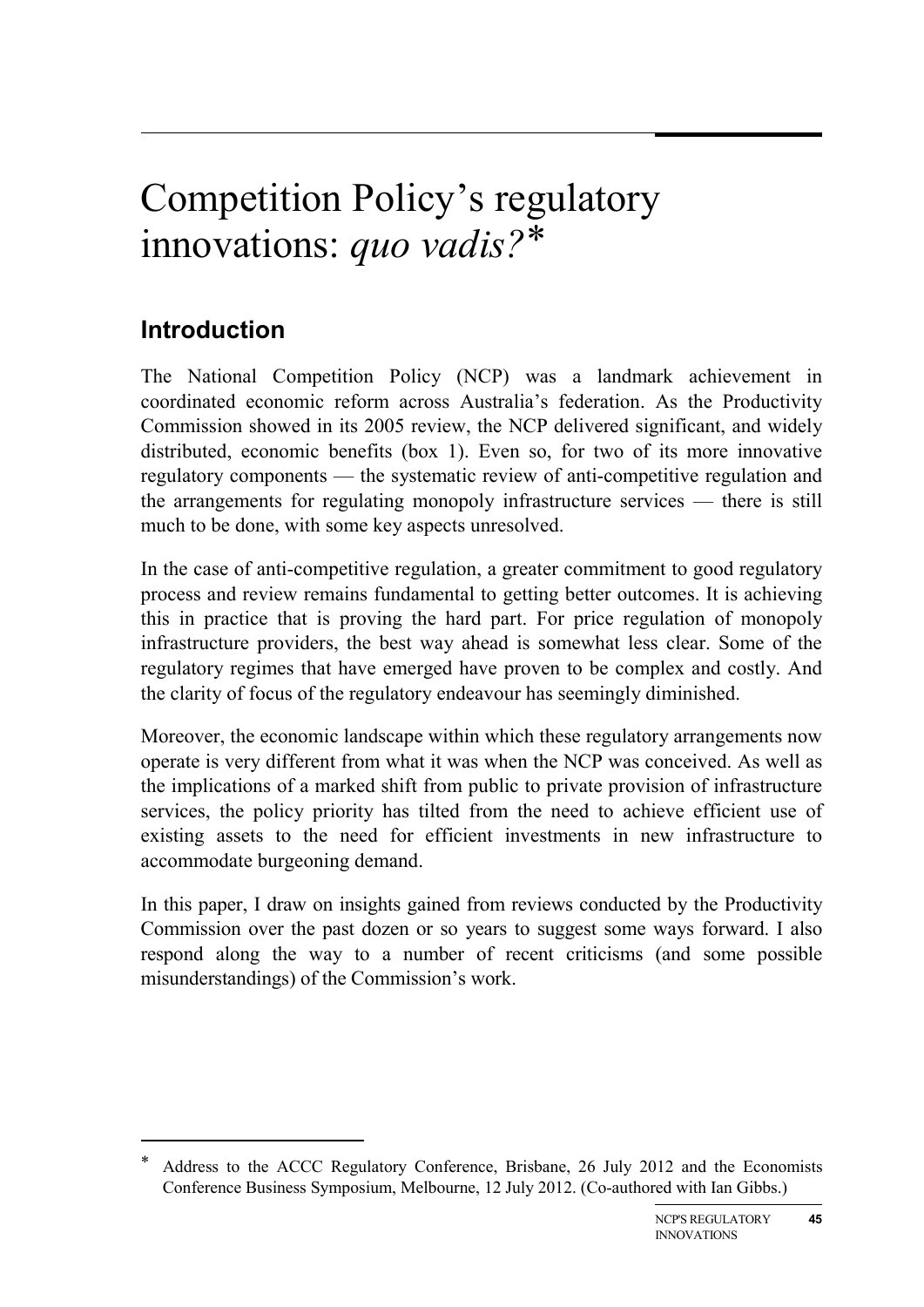#### **Box 1 What** *was* **NCP?**

During the 1970s and 1980s, Australia's economic performance deteriorated markedly, with persistently low growth in productivity and income relative to many other OECD countries. The floating of the dollar in 1983, followed by the winding down of Australia's trade barriers, were the first steps in reversing Australia's economic fortunes. This opening of the economy in turn highlighted the imposts from excessive regulation, restrictive labour and capital markets and inefficient public utilities.

As the domestic reform effort progressed, it became apparent that aspects of Australia's competition policy framework were frustrating better outcomes, including by limiting the scope to create national markets for infrastructure. Based on a blueprint provided by the Hilmer Committee, all Australian Governments agreed to wide-ranging reforms. As well as the extension of the then Trade Practices Act to previously excluded government businesses, these reforms included:

- governance and structural changes to government businesses to make them more commercially focused and exposed to greater competitive pressures (including corporatisation initiatives; the introduction of competitive neutrality requirements; and processes for evaluating the merits of separation of monopoly and contestable service elements)
- regulatory arrangements to guard against overcharging by monopoly infrastructure providers and the introduction of a national access regime to facilitate third party access to 'essential' infrastructure services
- a 'Legislation Review Program' to examine, and where appropriate, amend or rescind, anti-competitive legislation (including in areas such as the professions; statutory agricultural marketing; retailing; transport; and communications).

As well, NCP incorporated previously agreed reform programs in the electricity, gas, road and water sectors. In the electricity sector, for example, these involved various structural, governance, regulatory and pricing initiatives to introduce or boost competition in generation and retailing and to establish the 'National Electricity Market' in the Eastern States.

The package was implemented through a number of intergovernmental agreements. Importantly, these provided for payments from the Australian Government to the States and Territories to 'return' the fiscal dividend from the latter's implementation of agreed reform commitments. Informed by analysis by the Industry Commission (1995) which projected a 5 per cent gain in GDP from NCP's full implementation, some \$5.7 billion of funding was allocated to competition payments over the period 1997-98 to 2005-06.

A subsequent more targeted analysis by the Productivity Commission in 2005 of price and productivity changes in key infrastructure sectors, suggested that reforms in this area alone were likely to have increased GDP by at least 2.5 per cent. Other areas of the economy also experienced lower prices and greater choice for consumers. Gains were realised by low and high income households, and across most regions.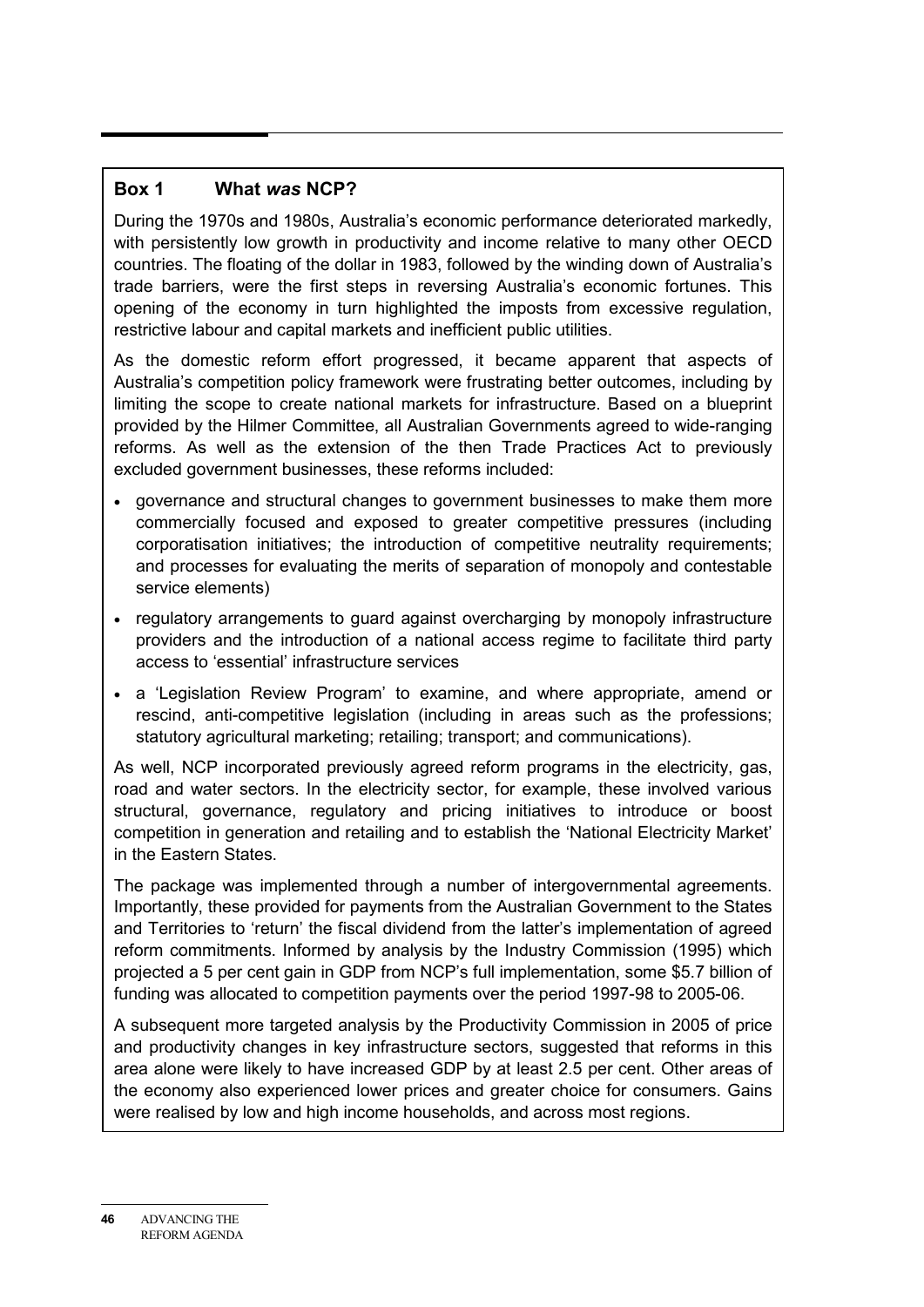# **Progressing the reform of anti-competitive regulation**

Among the most radical, and certainly ambitious, components of the NCP, was the systematic review of legislation across all jurisdictions, based on the principle that any regulation found to restrict competition could be retained (without financial penalty) only if it passed a 'public interest test'.

The ambition of this Legislation Review Program (LRP) is most apparent in its scale, with some 1800 instruments initially scheduled for review within five years. But the LRP was clearly ambitious from a political perspective too. After all, much regulation with anti-competitive effects did not get that way by accident. Typically it had been expressly designed to benefit particular constituencies. However, once in place, such regulatory protections tend to be seen as 'entitlements' and can become politically very hard to withdraw. The NCP's approach to dealing with the well-known political economy asymmetries favouring measures that benefit special interests, was to place on their proponents the onus of proving that retention would be in the public as well as private interest. Introducing such a presumption or default position in favour of competition in itself represented a radical departure from Australia's traditional policy approach.

By the same token, NCP embodied explicit recognition that competition is not an end in itself, but a means of achieving higher living standards through a more productive economy. And it accepted that while income is important to peoples' wellbeing, social and environmental attributes also matter, and may sometimes justify otherwise costly restrictions on competition. However, for the first time, such benefits had to be substantiated explicitly.

While all governments were prepared to sign up to this revolutionary 'competition test' (in part reflecting the significant fiscal dividends at stake) the NCP's architects recognised that effective follow-through would necessitate properly coordinated review processes at the front end and effective implementation monitoring processes at the back end. Guidelines were developed for review processes and governance, with the National Competition Council (NCC) as the umpire on due process and the monitor of progress.

# **A mixed record**

The Legislation Review Program that commenced in 1995 made considerable inroads into the accumulated stock of anti-competitive regulation, the legacy of decades of flawed or negligent policy-making. Key achievements included reforms to agricultural marketing monopolies — including barley, sugar, eggs and dairy;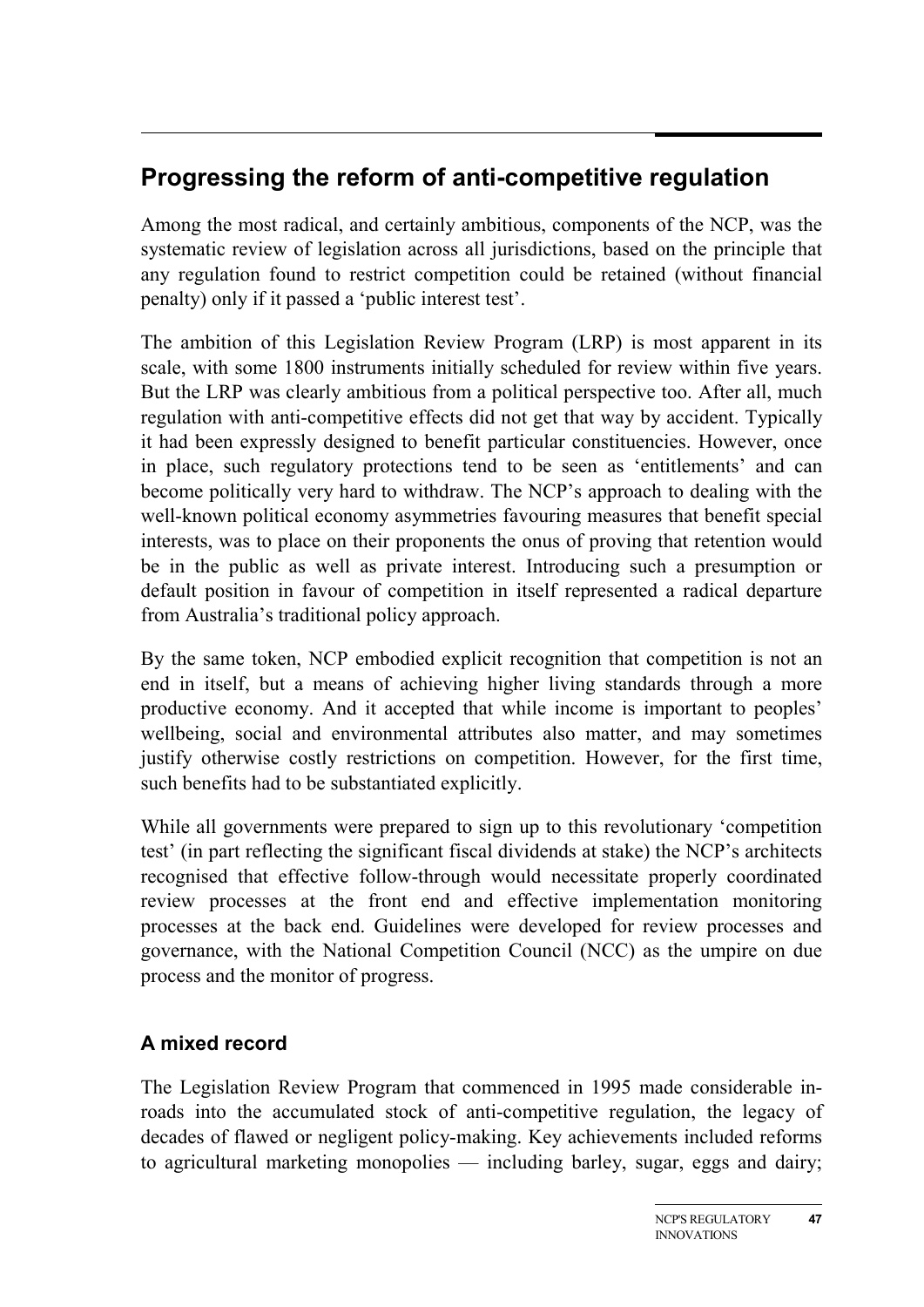removal of anti-competitive arrangements in the legal, real estate, dental and veterinary professions among others; liberalisation of retail trading hours in most jurisdictions; rationalisation of the financial system regulatory framework and removal of regulatory barriers to technological innovation in that sector.

Unsurprisingly, this took longer than the five years originally envisaged. Following a review by First Ministers in 2000 that — despite some push-back from within their electorates — endorsed the broad thrust of the Program, it was progressively extended to 2005. Even then, the results fell short of what had been intended at the outset. In its final assessment report in 2005, the NCC identified more than 170 pieces of 'priority' anti-competitive legislation (and 220 in all) where governments had failed to meet their review or implementation obligations.

Among the more prominent regulatory restrictions on that list were those related to wheat export marketing, anti-dumping, pharmacies, compulsory third party and workers compensation insurance, coastal shipping, broadcasting and radio communications, agricultural and veterinary chemicals, the animal and health plant provisions of the Quarantine Act, and aspects of the regulatory framework for postal services. Some have been reviewed since, but others have not.

As an overall assessment of the nominal coverage of the LRP, versus the actions that eventuated, the promise in the former therefore exceeded the realised experience of the latter. Again, this is not surprising, given the ambitious reach of the LRP. Of greater concern were the process deficiencies along the way and the fact that the reform 'strike rate' was lowest for the more significant restrictions.

Some of the decisions to retain anti-competitive regulations were supported by reviews (for example, liquor licencing). But others were contrary to review findings and, as noted, for some there was a failure to hold a review at all. Where reviews were held, their 'quality' (degree of independence, transparency and analytical rigour) was not always commensurate with the significance of the restrictions being examined. Indeed, the NCC (2005) concluded that many of the reviews did not fully meet the NCP's guiding principles.

#### **Good processes, poor outcomes**

Even a quality review proved to be no guarantee of a successful outcome, reaffirming the political and practical difficulties that all governments face in reforming anti-competitive regulations.

The vexed issue of taxi licence restrictions provides one obvious example, with deregulation having been unsuccessfully advocated by a plethora of reviews and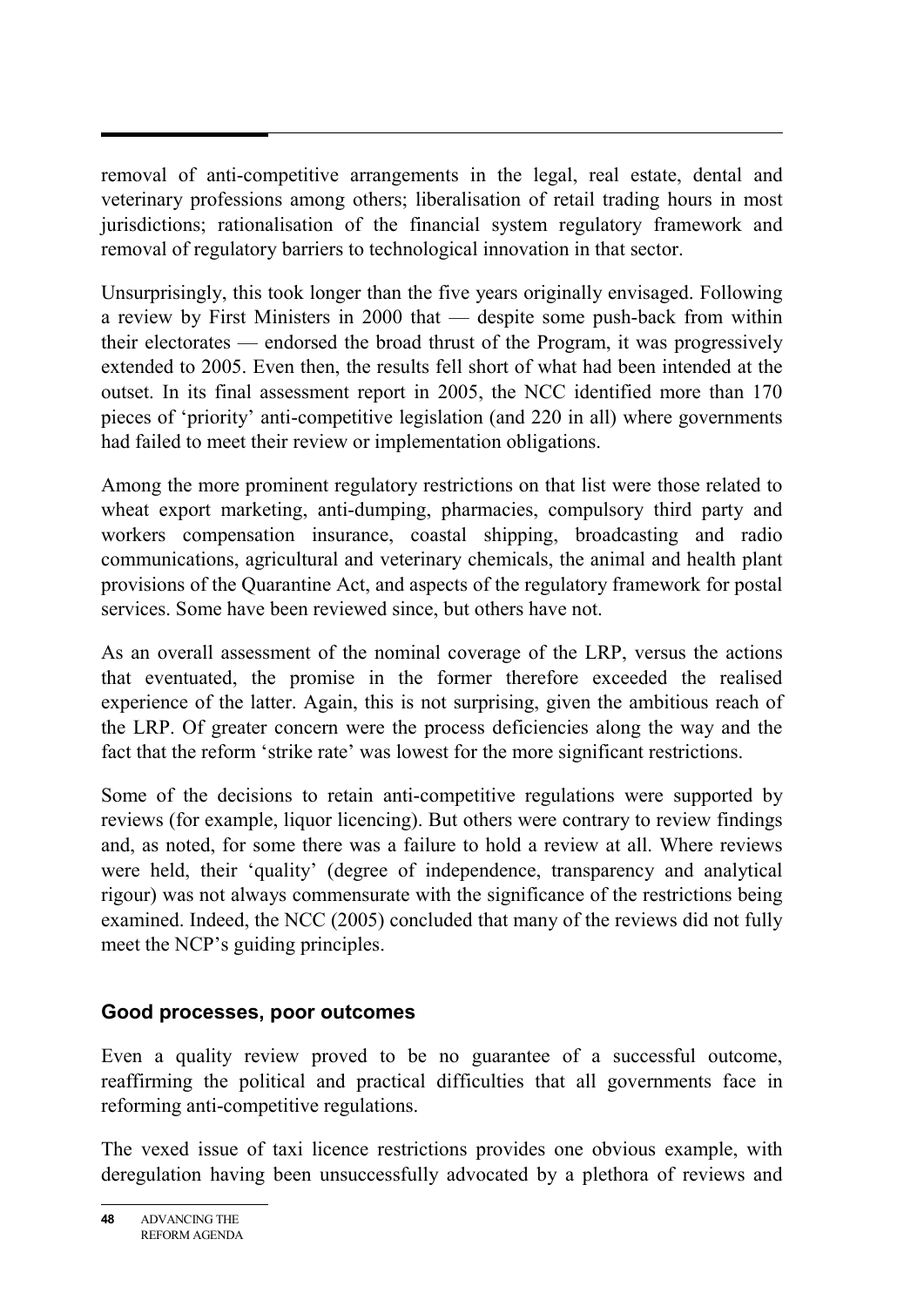studies over many years. The difficulty of finding a politically acceptable or fiscally viable way of dealing with the loss of licence values for incumbents has proven a particularly hard nut to crack. The current review of the regime in Victoria by Allan Fels is the latest to come up with a way forward, making additional taxi licences available for a set price that would provide a degree of compensation to existing plate holders. But the industry does not appear convinced.

A second, more subtle, example is anti-dumping. Following a decade's postponement, the Productivity Commission was requested to undertake an independent review under LRP rules in 2009. The Commission did not recommend abolition of the regime, notwithstanding its costs, in recognition of the 'system preserving' value of a safeguard on what is widely (if wrongly) perceived to be an unfair trade practice. However, its central recommendation to insert a 'public interest' clause into the statute, as a safety valve for averting certain anomalous outcomes, was rejected (ironically, being a NCP-related review). More problematic though, given that the protectionist devil always lurks in the detail of anti-dumping administration, was the establishment of a Forum to advise on policy implementation comprising mostly import-competing interests. Further, a new review has now been announced to advise, with a view to the pressures currently facing manufacturing, whether anti-dumping should become the province of a dedicated body distinct from Customs.

# **Some procedural lapses**

In these cases and others — such as the ban on parallel imports of books although restrictions on competition were retained, at least the public had an opportunity through a properly constituted review to understand the trade-offs. And what was ultimately a political (and politically accountable) decision, could be properly informed about the costs as well as the benefits. However, there are other key policy areas where decisions to retain or introduce anti-competitive measures have not adequately met even that test.

# *Community pharmacy restrictions remain entrenched*

One instance is community pharmacy, a sector integral to Australia's health care system, which has been inordinately successful in retaining the protection of anticompetitive regulations. The most notable of these are the ownership restrictions that preclude supermarkets and other retail chains from operating in-store pharmacies, even if staffed by qualified pharmacists.

The restrictions — which increase the prices of medicines for consumers and the cost of the PBS to taxpayers — were examined as part of a national review under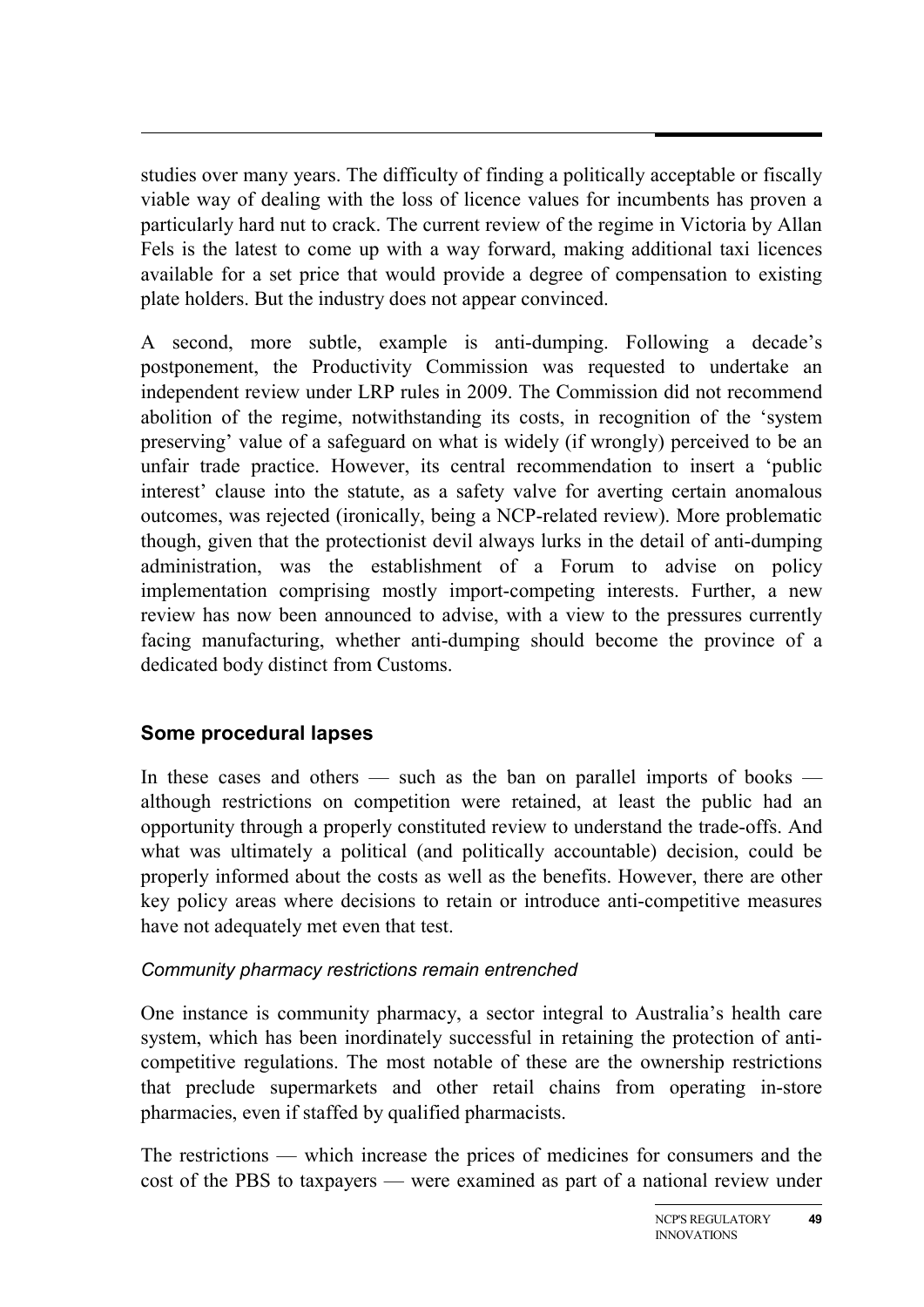NCP. But that review recommended only limited liberalisation through removing restrictions on the number of pharmacies that pharmacists could own, while endorsing the prohibition on anyone else from owning even one. This proposal was subsequently supported by a CoAG Working Group because it was judged that more substantive reform would give rise to excessive adjustment pressures, rather than on the basis that ownership restrictions had any intrinsic merit. Indeed, the Working Group criticised the review for ignoring evidence from other health service areas and from overseas that such ownership restrictions were unnecessary.

But even those limited changes failed to materialise, being withdrawn following a last-minute Prime Ministerial intervention. The NCC (2005) subsequently found that all of the States and Territories had failed to meet their obligations under the Competition Principles Agreement. Notwithstanding heightened competition in some areas since then through the internet, the basic regulatory apparatus remains in place to the ongoing cost of Australia's (ageing) population.

#### *Has coastal shipping gone backwards?*

Cabotage restrictions, which limit competition from foreign flagged vessels with lower labour costs, have long been a feature of transport policy in Australia and other countries as well. These anti-competitive restrictions were listed on the legislation review program, but a review of that kind did not take place. Instead, a 2008 House of Representatives inquiry examined the restrictions from the rather different perspective of 'Rebuilding Australia's coastal shipping industry'.

This has not only led to the introduction of taxation incentives (public subsidies) to encourage investment in Australian ships, but also the replacement of the previous temporary permits with a much more stringent licensing system. Justifying this, the relevant Regulation Impact Statement (RIS) observes:

Over time the provision for coastal trade permits has become a vehicle to subvert the [legislative] preference for Australian licensed operators through a process of regulatory drift that has accelerated in the last decade to allow increased foreign shipping to access the Australian market. (DIT 2011, p. iii)

Such a rationale clearly goes against the current of competition policy and Australia's structural reform efforts over past decades, with the RIS itself acknowledging that the proposed arrangements were 'strictly inconsistent with the Competition Principles Agreement'.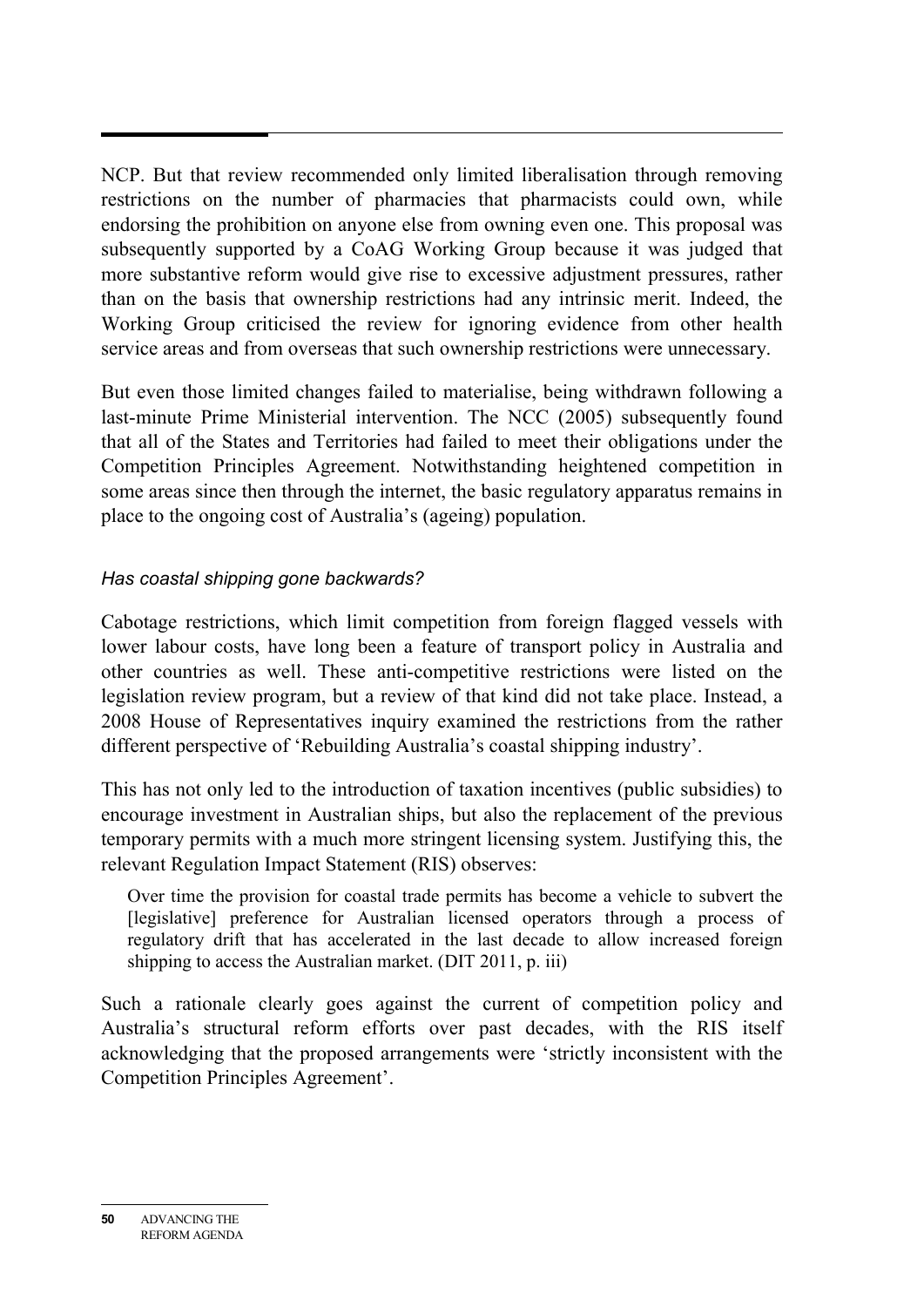#### *The National Broadband Network presents new issues*

A third example is the National Broadband Network (NBN), where multiple competition issues have arisen. This follows a long history of competition problems in the telecommunications sector that illustrate how failure to address structural matters at the right time can leave a costly legacy and pose major challenges for public policy in the future.

In keeping with the Hilmer Committee's advice, in 1995 First Ministers committed their governments to examining the merits of structural separation before privatising public utility monopolies. But no such assessment had taken place when Telstra was privatised with its vertically integrated structure intact. Telecommunications network access has been a contentious and dispute prone area ever since.

The policy framework for the NBN has sought to rectify this particular matter, in moving to a comprehensive, 'open-access' broadband network comprising 'fibre to the home'. However, it also embodies an averaged pricing structure that crosssubsidises households in higher cost (regional) locations. This is contrary to a principle of the NCP that requires cost-based pricing and separately costed and funded 'community service obligations'. Moreover, a recent investigation by the Competitive Neutrality Complaints Office  $-$  a creature of the NCP designed to ensure that government businesses operate on a level footing with the private sector ─ found that NBN Co. was potentially in breach of the NCP's 'competitive neutrality' requirements relating to its targeted rate of return (AGCNCO 2011).

Various restrictions on competing broadband services have raised further issues. The ACCC has accepted an undertaking and 'migration plan' from Telstra which, in return for payments from NBN Co., provides for the progressive disconnection of customers from Telstra's copper network and their transfer to the NBN. Telstra will also cease to supply broadband services via its hybrid fibre coaxial network. The ACCC has also just released a determination authorising a similar disconnection and migration agreement between NBN Co. and SingTel Optus. Total payments by NBN Co. under the two agreements are expected to amount to \$10 billion in posttax, net present value terms.

The ACCC's authorisations of these agreements have involved a range of considerations about potential costs versus benefits into the future, made in the context of the Government's commitment to rolling out the new network and 'unscrambling the Telstra structural egg' for its potential retail competition benefits. But the superiority on cost-benefit grounds of the underlying approach to delivering broadband services remains to be publicly verified.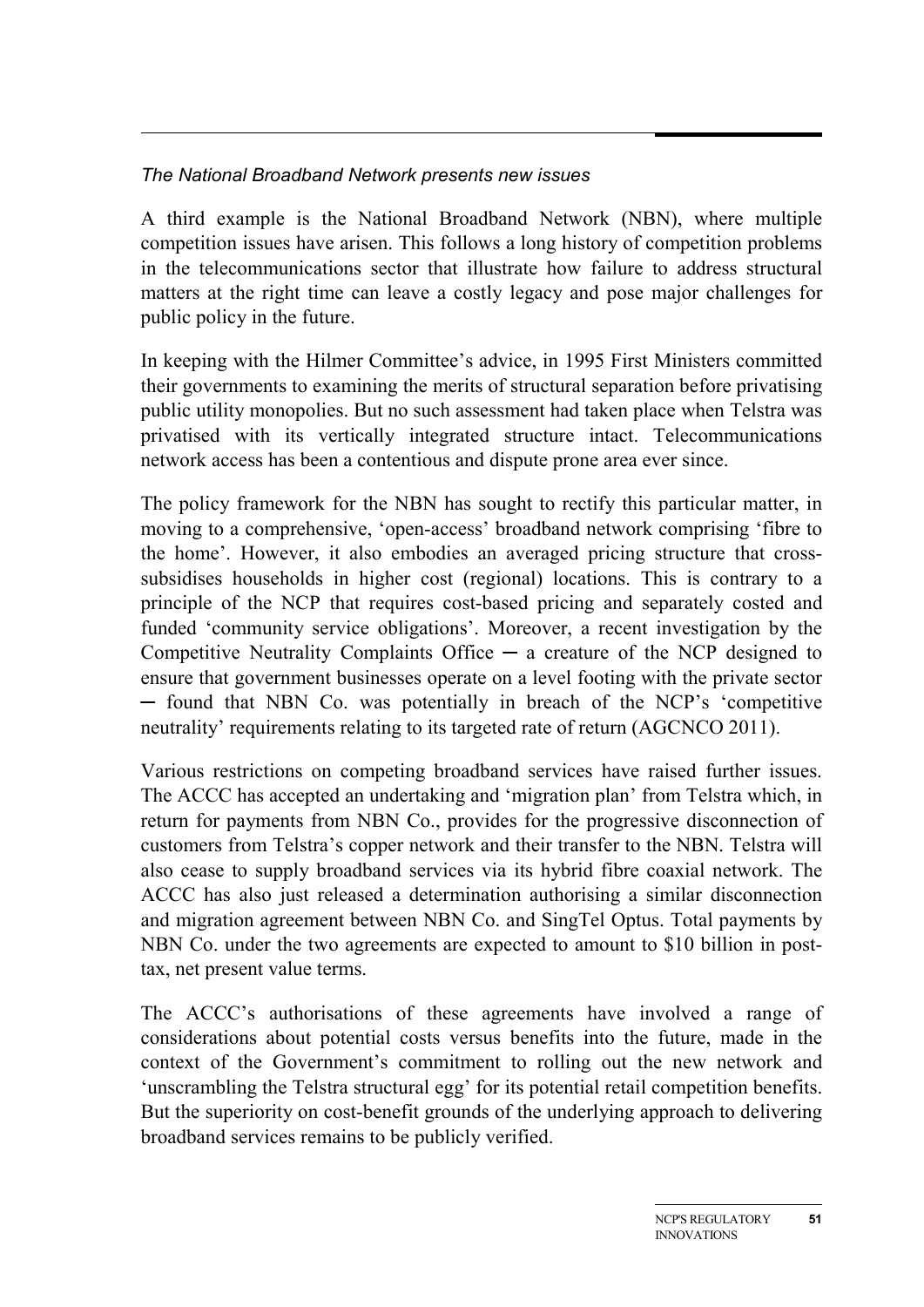# **And what about labour markets?**

The reach of the NCP encompassed various kinds of occupational licencing, including self-regulation by the professions — which, as Graeme Samuel (2004) observed, is potentially open to abuse at consumers' expense. However, only some of these licencing regimes were subjected to a review.

Industrial relations regulation has generally been regarded as falling outside the purview of competition policy altogether and, secondary boycotts aside, union activities are largely exempt from the anti-competitive conduct provisions of the Competition and Consumer Act. The basis for this has been that labour markets are more complex than product markets and involve a significant human dimension. And these points are correct. But are they good reasons for foregoing scrutiny of whether the benefits of particular restrictions on competition and other regulatory measures in the labour market exceed the costs and, where they do, whether they are the best way of achieving those benefits?

This question is significant because of the pervasiveness of these regulations across the economy and their influence on the ability of enterprises to innovate and adapt to market opportunities and pressures. Also, the industrial landscape today is considerably evolved from what it was a few decades ago — and far removed from the 'dark satanic mills' of the early industrial era. Competition among firms is much greater, most production is technologically more sophisticated and 'human capital' is generally seen as key to competitive performance. Moreover, general social safety nets and government support mechanisms have become well developed.

Ensuring that people are treated fairly in workplaces must remain a central concern. However, any trade-offs with productivity or competitiveness that may be associated with specific regulatory instruments need to be carefully considered and re-assessed over time. After all, productivity gains provide the only sustainable source of higher wages and job security for workers.

In the Commission's recent report on the Retail Industry — an industry under heightened market pressure — questions were raised about whether the balance had shifted unduly in areas such as the 'better off overall test', 'individual flexibility agreements' and 'penalty rates of pay'. The Commission recommended that those matters, which have relevance well beyond the retail sector, be assessed as part of the wider 'post-implementation review' of the Fair Work Act (taking place in lieu of an initial regulation impact statement).

The review's findings have been submitted to the Government, which has indicated that it will respond shortly. How this all plays out in the short and long terms remains to be seen. However, the Productivity Commission's current review of the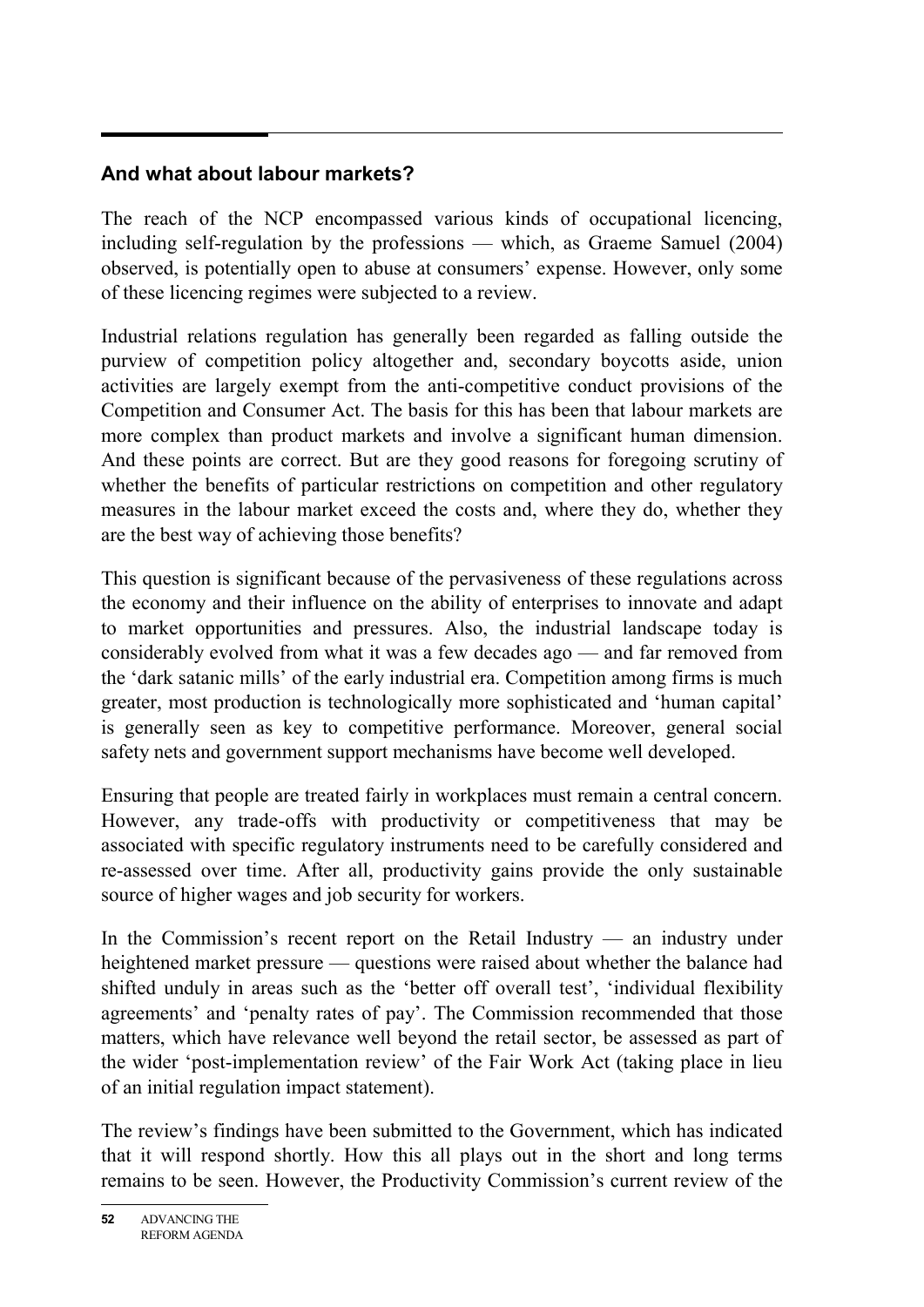default arrangements under Awards for allocating superannuation contributions, which have favoured the nomination of 'industry funds', would suggest that anticompetitive restrictions in the labour arena, as elsewhere, can be difficult to justify on public interest grounds. The Commission's interim assessment of those particular arrangements is that they need to be opened up in the best interests of employees.

# **Better regulatory processes would bring dividends**

That changes to industrial relations regulation have (traditionally) avoided even the requirements of a regulation impact statement is perhaps the most notable instance of a more general struggle to entrench 'good regulatory process'. Ongoing process deficiencies will have inevitably allowed new regulatory initiatives with unjustified anti-competitive dimensions to become added to the stock of those that were not adequately dealt with under the NCP.

While it is vital that we continue to find better ways of quality-controlling the flow of regulation, there is also potential to reap sizeable benefits by periodically reviewing the stock. As the Commission argued in its recent report *Identifying and Evaluating Regulatory Reforms*, a second wave of reviews of the kind undertaken under the National Competition Policy was anticipated in the NCP agreement itself, and would be timely. This time round, it should target those regulations involving more significant restrictions on competition and more significant potential impacts. It would need to include the 'leftovers' from the first Legislation Review Program, as well as regulations introduced since then.

# **Regulating monopoly infrastructure**

The importance of efficient, affordable and reliable infrastructure services for productivity and economic growth, and to meet various social and environmental objectives, has been widely documented. So too has the challenge of addressing current and prospective gaps in Australia's infrastructure — most recently in a report by the Bureau of Resource and Energy Economics on bulk commodity exports.

# **Just one of several policy dimensions**

The range of issues relevant to future infrastructure policy were synthesised in a recent Commission submission to Infrastructure Australia (box 2). A particularly important requirement where public provision or funding is involved is to entrench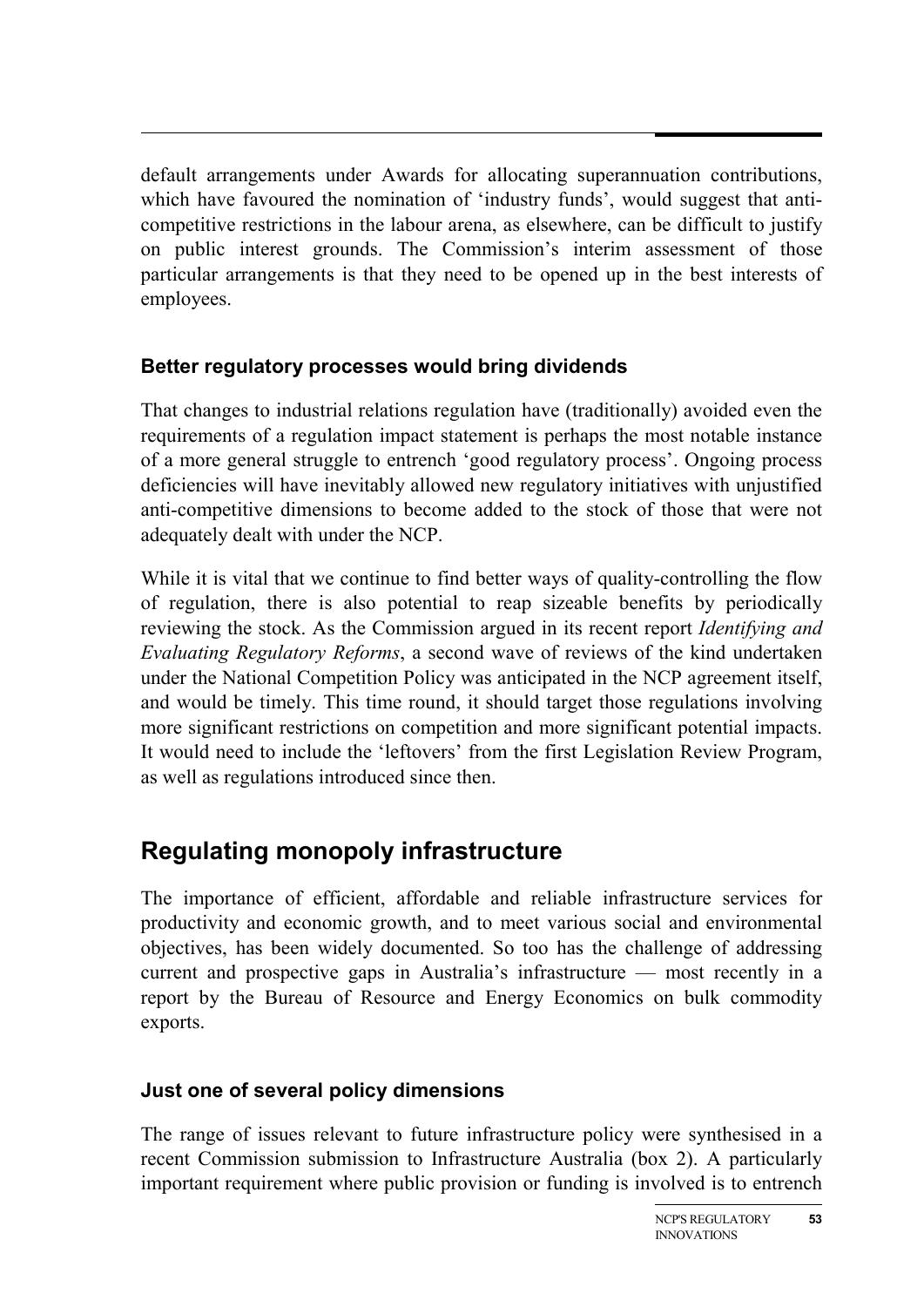more rigorous cost-benefit analysis in the decision-making process. Where private entities are considering investing large sums of money in infrastructure, their decisions will generally be based on a hard-headed assessment of the costs and revenue streams, and of the attendant risks. Yet despite experiences like the Ord River Dam and the Alice Springs to Darwin railway, governments continue to base decisions on 'vision' or to achieve goals that are not subjected to rigorous, publicly tested analysis. A recent example of the latter is documented in the Commission's report on urban water, where we calculated that inefficiencies in the desalination plant options adopted in Melbourne and Perth could collectively cost consumers as much as \$4.2 billion over a twenty year period.

#### **Box 2 The infrastructure policy agenda is broad**

The Commission's work in the infrastructure area over the past 20 years has highlighted a range of policy and regulatory requirements for good outcomes. These requirements — as they apply to public provision, private provision and the interface between the two — are spelt out in the Commission's submission to Infrastructure Australia's National Infrastructure Audit (PC 2008). They include the need:

- for clear objectives focused on enhancing efficiency
- to improve the governance and institutional arrangements shaping the activities of Government Trading Enterprises
- to further unwind under-pricing and non-cost reflective pricing of certain publicly provided infrastructure services
- to underpin public funding of infrastructure with more rigorous cost-benefit analysis
- for 'investment friendly' price and other regulation of privately provided infrastructure
- for resolution of some outstanding structural (vertical and horizontal integration) issues
- to recognise and address the challenges in getting public-private infrastructure partnerships 'right', particularly risk allocation and ensuring sufficient competition among potential private sector partners
- to take account of the impacts of policies in other parts of the economy.

The choice between public and private provision is itself a key issue. In the past, ownership has been viewed, including by the Commission, as secondary to promoting competition. However, evidence has been accumulating that public ownership can be a significant drag on performance. Cost under-recovery remains widespread, and government interference in decision-making can create inefficiencies in service delivery and misallocation of investment. In the words of the NSW price regulator, 'In our experience, improving efficiency is only one objective and driver of performance in government businesses, and may not be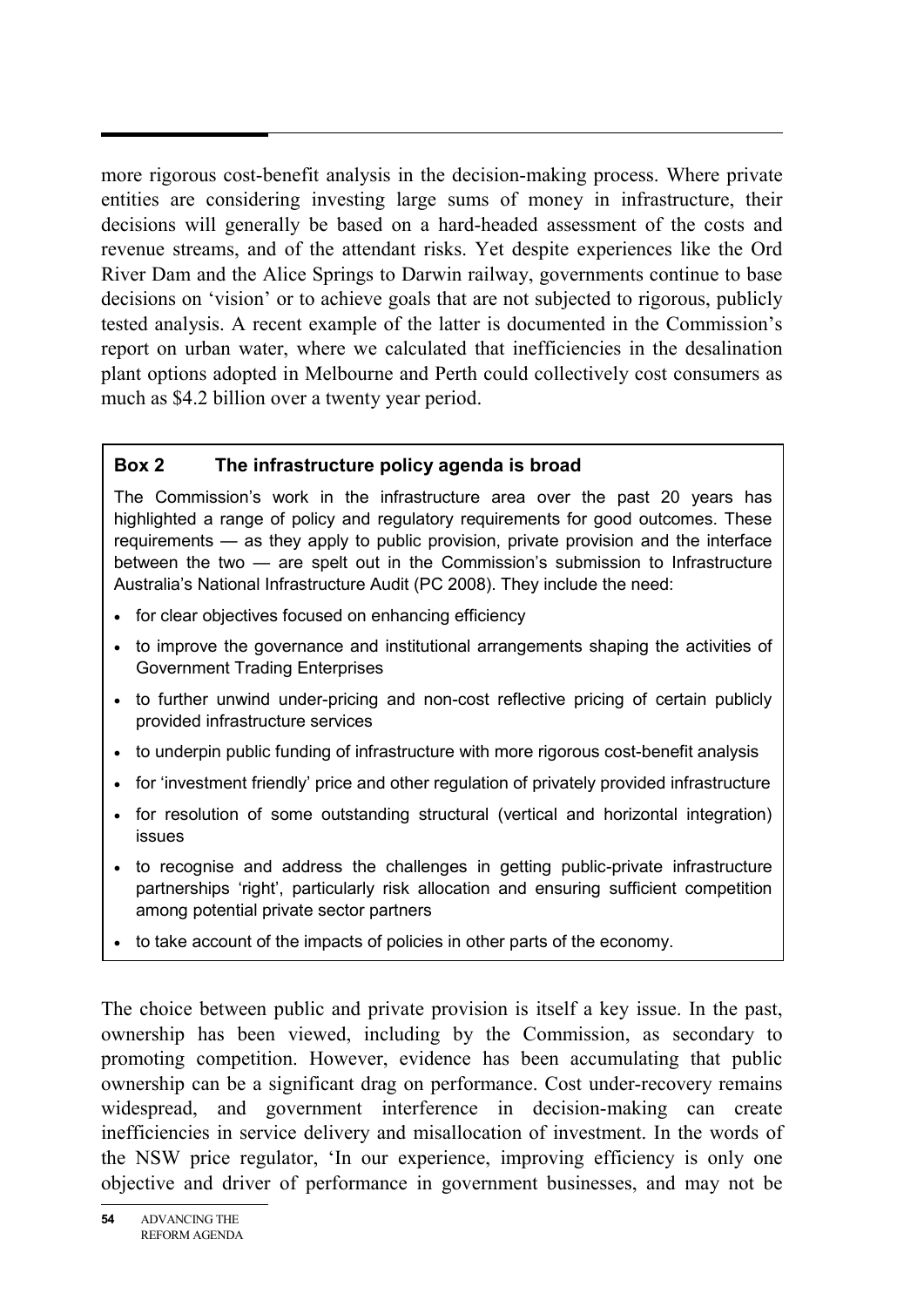necessarily the most important' (Cox 2011, p. 15). So while the case for privatisation should continue to depend on the specific circumstances, the starting question now should be 'why not' rather than 'why', akin to the reverse onus of proof under the NCP.

In short, getting it right on infrastructure involves more extensive policy territory than the regulatory arrangements for monopoly providers. And while regulation has an important role to play, it is equally important that the rationale for regulating is cogent and that regulation can achieve its goal in cost-effective ways.

# **The rationale for price regulation (revisited)**

The Hilmer Committee was clear that the primary reason for regulating monopoly infrastructure services is to prevent the exploitation of market power in ways damaging to efficient outcomes. In simple economic terminology, efficiency is synonymous with minimising 'deadweight losses' — thereby maximising contributions of infrastructure to national income (or aggregate living standards).

The potential deadweight losses from monopoly power have both static and dynamic dimensions, however, such that the efficiency goal for price regulation is multi-faceted. It requires price levels and structures that will (a) encourage efficient use and delivery of monopoly services, while (b) also encouraging efficiency in the nature and timing of investments — both for the monopoly services and in related markets.

While this is clearly a very challenging goal, and one that can never be perfectly realised, the Productivity Commission has successfully recommended having an objects clause inserted in several pieces of generic and industry legislation that at least spells out the key dimensions of the regulator's task in seeking to enhance efficiency. It has also successfully advocated the inclusion of a number of pricing principles that would promote efficiency. And it has recommended against price regulation in particular circumstances where it found little potential for misuse of market power and saw price regulation posing risks to investment (for example, airports).

Against this backdrop, the ACCC has recently suggested that the pursuit of allocative efficiency that results in excessive prices is not politically viable, and that public utility regulators do not in practice have it as their primary goal (Sims 2012, Biggar 2011). Moreover, regulators' apparent concern for 'fair' and stable prices over time and their aversion to discriminatory pricing structures, is seen to have a theoretical justification in the need for regulators to devise what amounts to implicit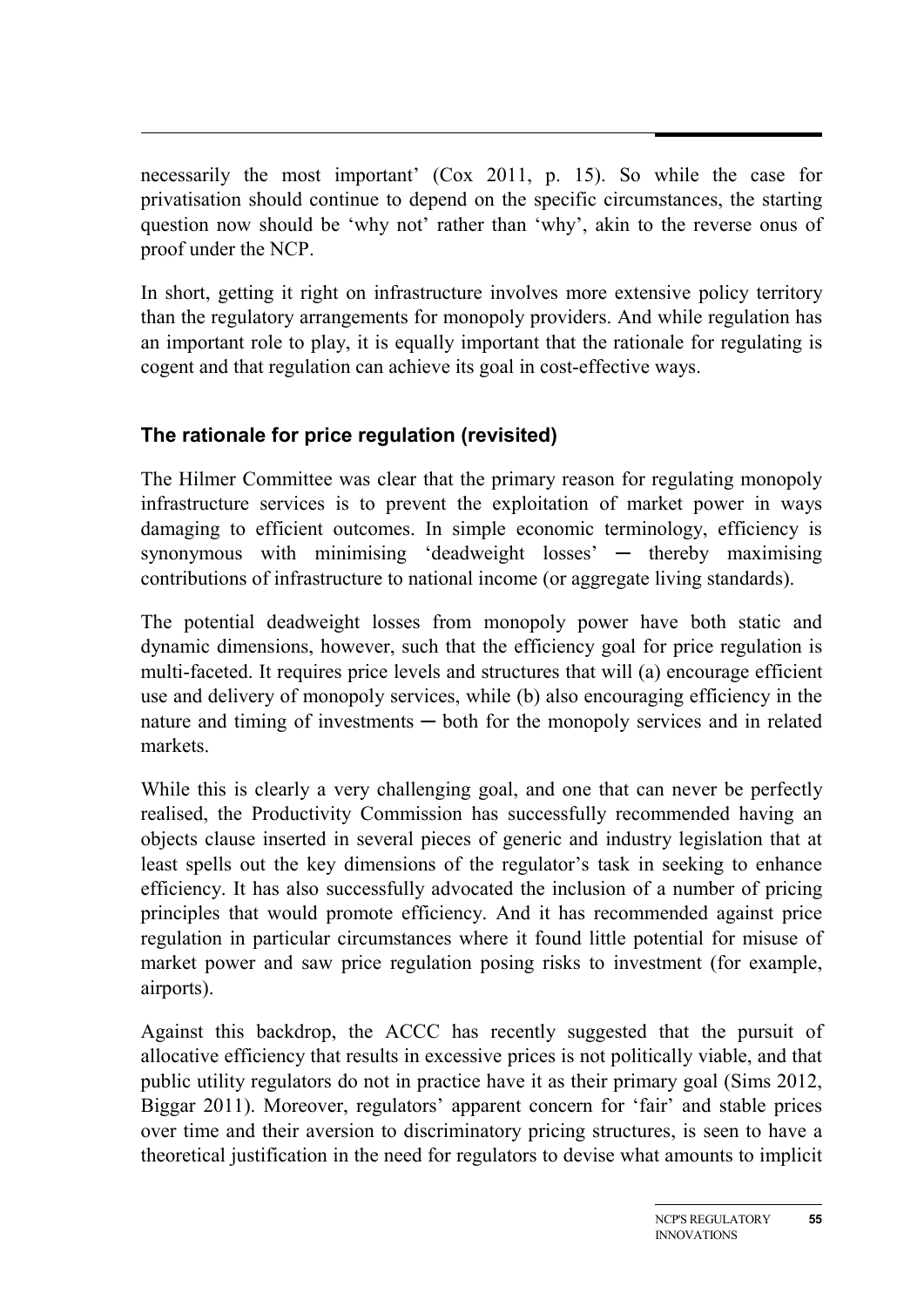long-term contracts between facility owners and customers that avert the risk to the latter of the 'hold up' of their (sunk) investments by the former.

The proposition that the risk of downstream 'hold up' constitutes the main rationale for price regulation of monopoly infrastructure services, rather than being part of the broader efficiency case advocated by the Productivity Commission (and most economists), raises a number of issues.

- One is why potential downstream investors in such assets could not enter into long term contracts with facility owners themselves. The contention is that this is defeated by transactions costs, but there is evidence to the contrary. For example, in the gas sector, foundation contracts between pipeline developers and their customers are commonplace.
- While transactions costs might loom large for small players in downstream markets, their investments are likely to be commensurately small as well.
- In practice, (strategic) 'hold up' behaviour does not appear prevalent, relative to more straightforward monopoly pricing though time. The greater risk is that rents will be dissipated through rent seeking or productive inefficiency, both of which are part of the conventional rationale for regulation.

More generally, while the possibility of efficiency losses from downstream 'hold up' cannot be ignored, it constitutes only one of a number of investment effects that need to be considered in making a case for price regulation. Indeed a partial focus on the downstream investor could itself become a source of problems by neglecting the need for regulators to avoid 'chilling' infrastructure service investment upstream, thus compromising the provision of essential services in the long term.

# *Distributional motivations*

The act of constraining prices to limit monopoly rents will transfer income from the service provider to users of the service and ultimately to consumers. Hence, soundly-based price regulation has the potential to simultaneously improve both efficiency and distributional outcomes (limiting 'price gouging'). Viewed in these terms, the NCP's focus on promoting efficiency should not be seen as contrary to distributional goals.

This is not to deny the potential value of further analysis of the interplay between efficiency and distribution and its implications for regulatory policy. More explicit recognition that price regulation should not be blind to where monopoly rents finish up might also be warranted.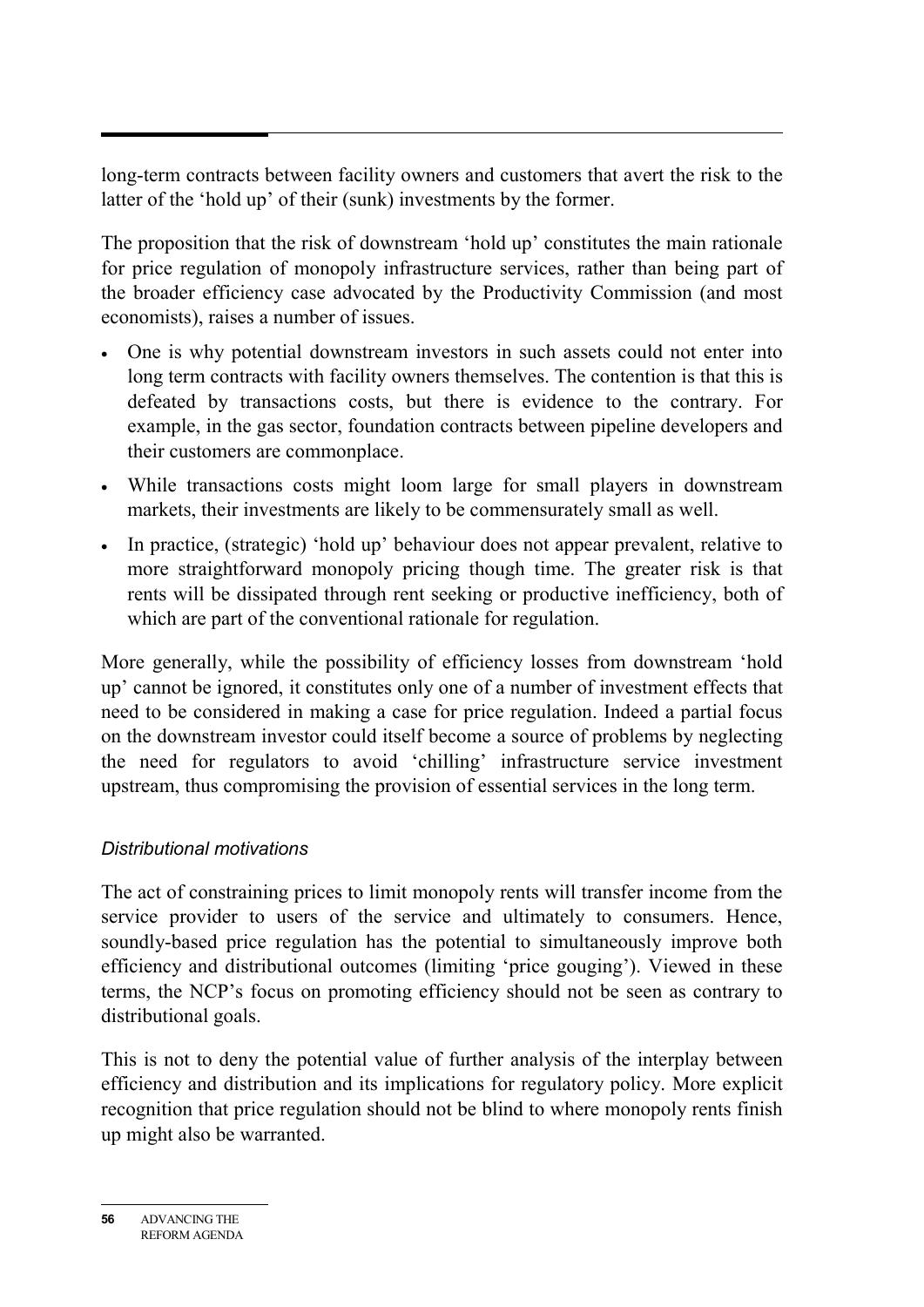But this needs to be distinguished from using price regulation as a more proactive tool to assist disadvantaged consumers; in effect extending the reach of regulation to address a matter (disadvantage) that is not contingent on the basis for that regulation (market power). This would further complicate an already complex regulatory calculus, with a range of new considerations relating to the incidence of prices on household income and wealth and the interaction with other redistributive mechanisms — and with no guarantee of better distributive outcomes. For example, if disadvantaged consumers presume that retail price caps on default services signal a good deal, they may be discouraged from switching to cheaper unregulated services. Accordingly, assistance to such consumers will almost always be best provided through measures targeted at income, such as hardship policies or utility allowances, rather than through regulated prices.

#### *'Does it really matter?'*

This latest debate about the rationale for regulating monopoly infrastructure providers is not simply a case of 'economists at three paces' with little practical consequence. Robust, clearly articulated rationales are fundamental to good policy and regulatory practice, and thereby to good outcomes for the community. As well as leading to inappropriate decisions on when to regulate, getting it wrong on rationales or objectives could also skew interventions in ways that would reduce rather than enhance community well-being.

Any notion that rationales for price regulation should be revised to better accord with regulatory practice, would turn the purpose of policy making on its head. The right approach is to start with what should happen  $-$  informed by actual market  $behavior$  — then determine the regulatory practice that accords with that and, finally, take steps to ensure that this is followed through.

#### **Regulation brings its own problems and costs**

#### *High transactions costs come with the 'territory'*

If there is one thing that all parties can agree on, it is that the process of regulating prices for major infrastructure services has been time-consuming, legalistic and expensive. The stand-out example is electricity, where the decision documentation for Victorian distributors grew from 400 to over 1800 pages in the decade to 2010. The Chairman of the Essential Services Commission has observed that, if all of the supporting paperwork were accounted for, he would 'not be remotely surprised if the geometric growth rate was something closer to a factor of ten' (Ben-David 2012).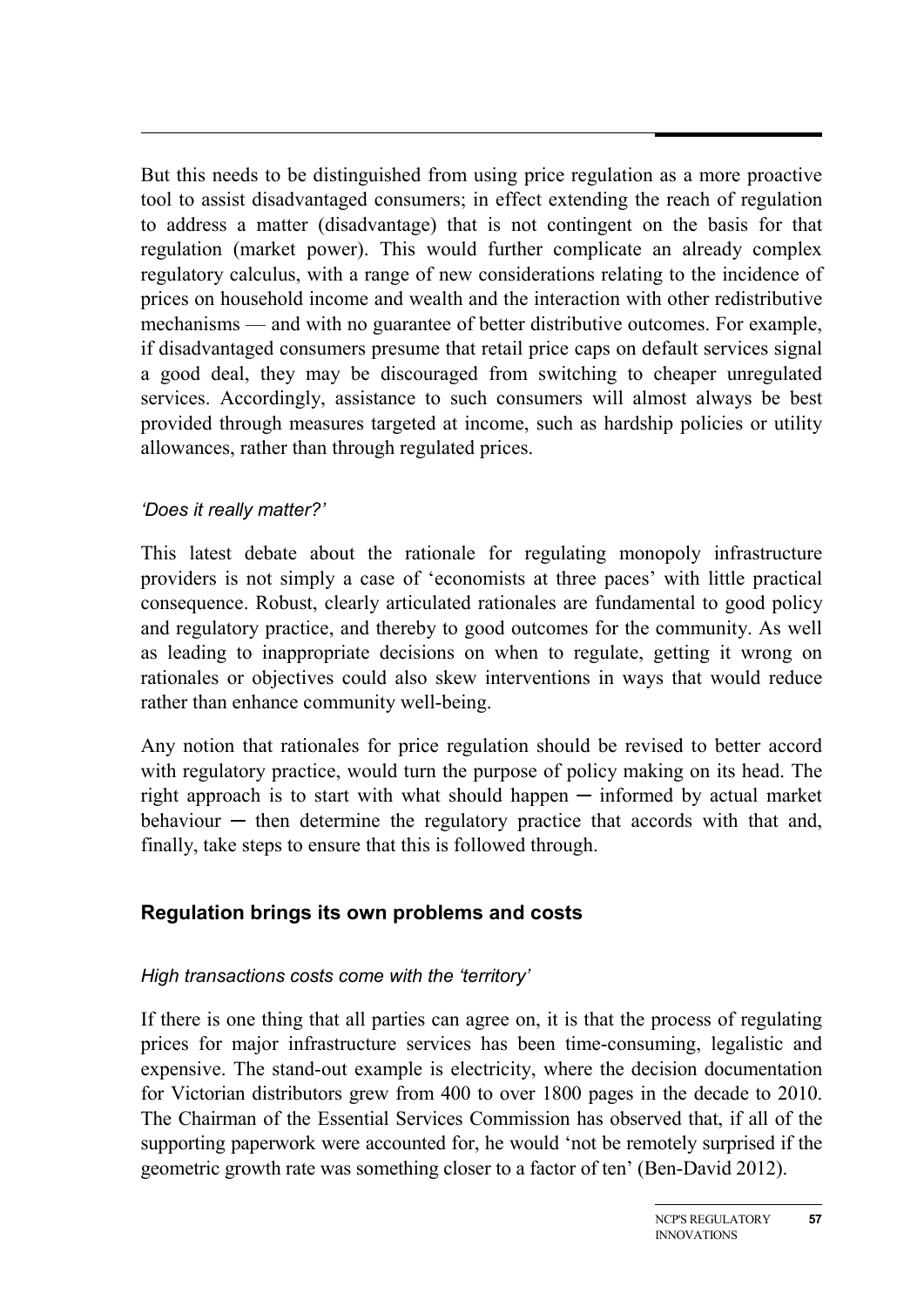Sometimes transactions costs can be inflated by inappropriate or overly intrusive regulatory approaches. For example, IPART currently sets 66 miscellaneous fees for Hunter Water, many of which are small and would apply only to a few customers. In its recent urban water inquiry, the Commission found that although there are unlikely to be efficiency gains from such micromanagement, the practice requires a large amount of information to be passed between the regulator and utilities.

But for the most part, high transactions costs are an unavoidable consequence of the decision to regulate. The complexity of the issues, and for access regulation the abrogation of property rights involved, mean that the need for thorough analysis is a given. This also suggests that efforts to streamline processes in the cause of reducing transactions costs carry the risk of introducing costs of their own.

Establishing precedents to guide the operation of new regulatory regimes can be resource and time intensive. And decisions that are a long time in the making are not necessarily bad ones. Getting some of the lengthy Part IIIA cases right may well have been worth the wait, and an illustration of the value of a robust appeals system. That said, it would be reasonable to anticipate some stabilisation, if not reduction, of decision-making costs and time frames over time. So the growing procedural burden in the electricity sector is a legitimate cause for concern.

#### *Regulated pricing regimes involve compromises and inevitable errors*

The difficulties of devising regulatory pricing regimes that improve on unregulated outcomes are widely recognised, but sometimes underestimated.

Part of the problem is that regulators are trying to juggle multiple objectives that are sometimes conflicting and not prioritised. They sometimes also have to deal with externally-imposed constraints. For example, despite the widespread installation of smart meters, the Victorian Government has introduced a moratorium on time-ofuse pricing. Pricing and investment can also be affected by externally-imposed requirements on the means of supply (such as a preference for desalination plants); by legislated service reliability standards; and by environmental standards.

But the very fact of exposure to price regulation — and the uncertainties this creates — can in itself deter investment. This is the flipside of the 'hold up' rationale for regulation, with the regulator rather than the monopolist posing the threat to investment.

Moreover, 'errors' in the balance of regulated prices are unavoidable. Being armslength from the business, regulators can never know as much as their 'clients'. They

**<sup>58</sup>** ADVANCING THE REFORM AGENDA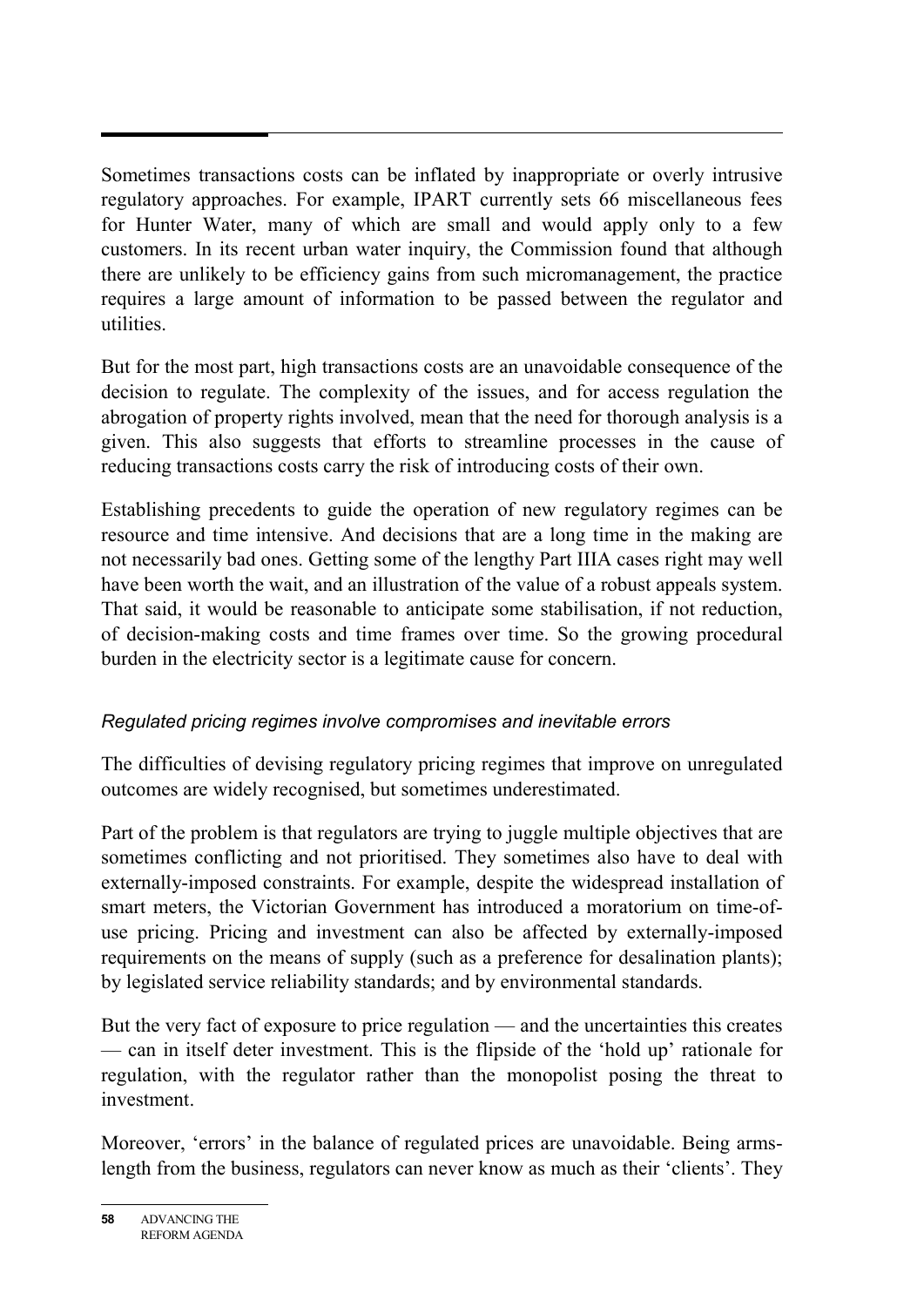will also be vulnerable to regulated businesses withholding information, or presenting it in ways favourable to their interests. Regulators have sought to compensate by engaging in increasingly forensic analysis; a source of costs in its own right. Yet there will always be the spectre of what Donald Rumsfeld famously called 'unknown unknowns'.

In a recent submission to the review of appeal arrangements in the energy sector, Allan Fels (2012) has emphasised 'the long-term insidious effect of regulatory error on investment incentives'. Pricing errors can in principle cut two ways, with opposing investment consequences.

- Too *high* a price and investment in downstream markets may be precluded or inefficiently delayed. Likewise, the timing of investments to refurbish or augment the regulated infrastructure may not be socially optimal.
- Too *low* a price and, in the short term, there may be too much investment in downstream markets. More importantly, over the longer term, investment in the regulated infrastructure service will be inhibited, in turn precluding downstream activity and the investment associated with it.

A now well-known problem in the latter regard is the potential for 'regulatory truncation' of premium returns on successful investments. These premium returns are required to compensate for the risk that, at the time of investment, commercial success is not guaranteed. If there is an expectation or even threat that the regulator will appropriate these premium returns in the name of preventing monopoly pricing, then the investment may not proceed (or may proceed in a sub-optimal fashion.)

The Commission has previously argued that the efficiency losses from setting regulated prices too low could generally be expected to be higher than from setting them too high. One intuition here is that it is likely to be more costly for infrastructure services of a broad 'enabling' character to be delayed or deterred precluding multiple downstream uses — than if some downstream activity that depends on it is held back or forestalled. Also, the costs of errors are likely to loom larger when they threaten the large scale lumpy investments that are more typical of monopoly infrastructure businesses than their downstream customers. That said, the proposition that there is an asymmetry in investment cost impacts has been contested and the Commission will need to revisit this in its forthcoming review of Part IIIA.

To the extent that there is any bias in regulatory price-setting, it is more likely to favour the low side than the high side. If prices are set too high, at least some of the costs to customers will be plain to see in the short term, whereas the adverse investment effects of erring in the other direction may take years to manifest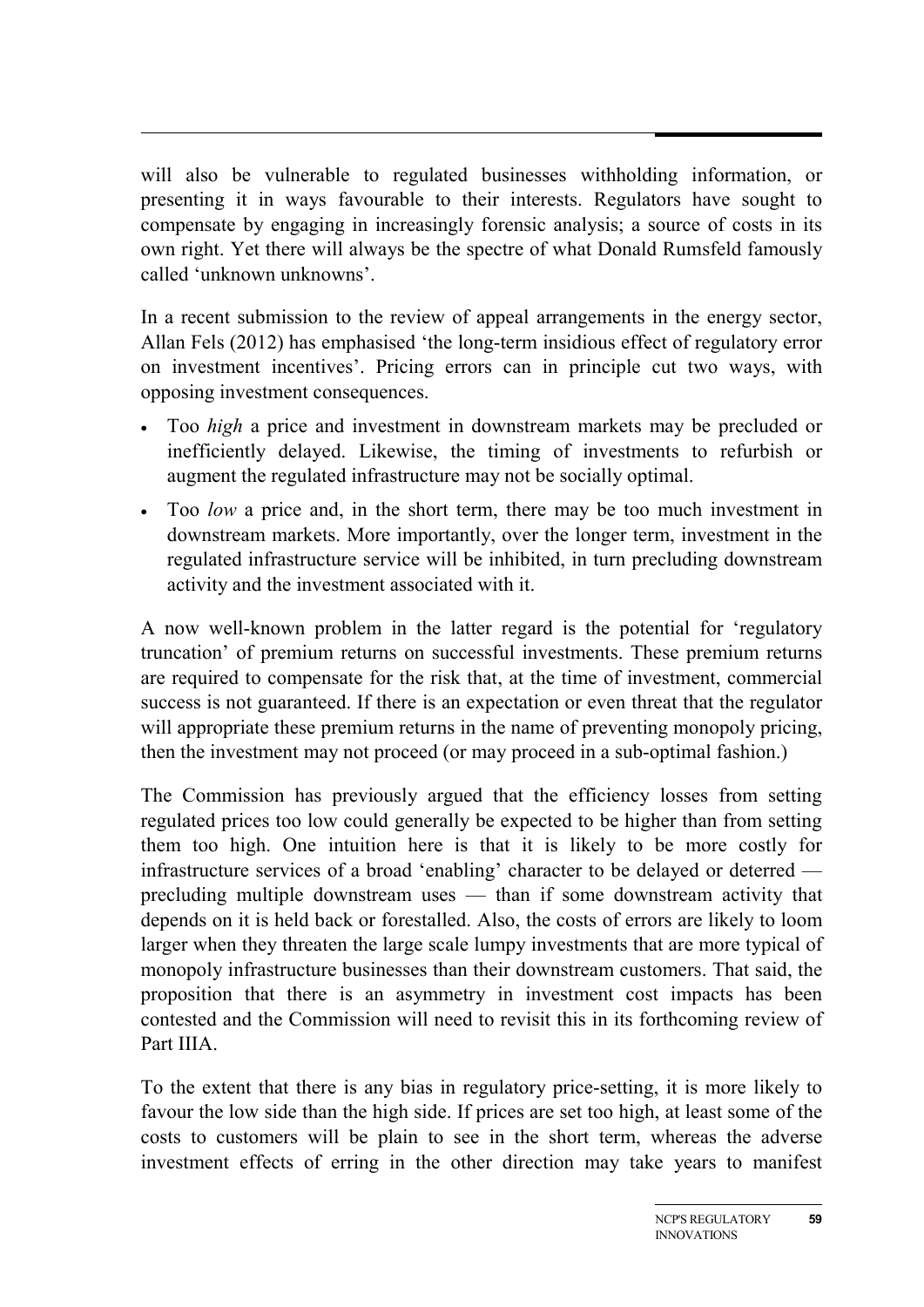themselves. And this is likely to be reinforced by political pressures on regulators to keep prices to households down — pressures that are especially evident right now in the electricity sector, following recent retail price rises and the introduction of carbon pricing on top of other abatement measures.

### **What lessons emerge?**

#### *Regulation should be a last resort, not first port of call*

The preceding observations are not to trivialise the monopoly problem, nor to deny the case for price regulation or oversight. However, no amount of research, discussion or experimentation can eliminate the fundamental information deficiencies that make errors in the balance of regulatory prices inevitable, or the incentive structures that may bias those errors in particular directions. Similarly, the Australian and international experience tells us that the transactions cost burden of price regulation will usually be a heavy one. In other words, a decision to regulate prices itself comes with a price ticket.

This in turn means that the focus of policy should not simply be on better regulation — where 'better' connotes more precision in price-setting or expedited decisionmaking. The benefits and costs of less intrusive regulatory approaches, or even of dispensing with regulation entirely in some cases, must be given consideration.

If this all sounds familiar, then it is  $-$  indeed, merely restating the Hilmer Committee's position of nearly two decades ago:

Regulated solutions can never be as dynamic as market competition, and poorly designed or overly intrusive approaches can reduce incentives for investment and efforts to improve productivity. … from a government's perspective, resort to price control might be seen as an easy and popular way of dealing with what is in reality a more fundamental problem of lack of competition in an area. Since price control never solves the underlying problem it should be seen as a 'last resort'. (ICICPA 1993, p. 271)

As the experience with Australia's airport price monitoring regime indicates, less intrusive approaches can, and have, improved community well-being. Much better investment outcomes have been a particularly important benefit of the light-handed approach adopted for airports (box 3). However, the ACCC has continued to advocate more stringent controls in that case. Its contentions are fully addressed in the Commission's recent report (PC 2011d). But it is worth merely noting here that neither the airports nor the airlines wanted to turn back the clock and reinstitute formal price regulation.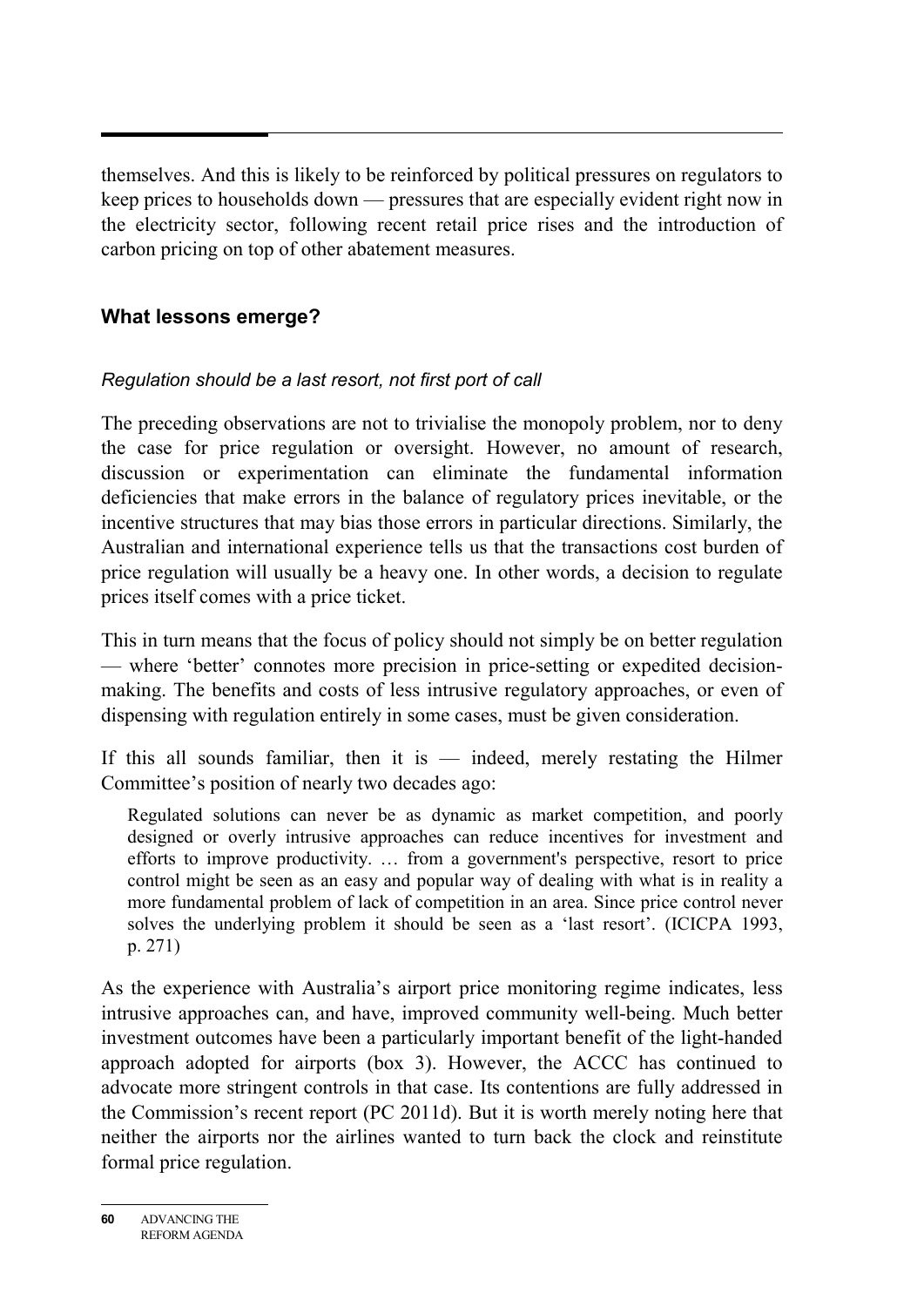#### **Box 3 The light-handed airport pricing regime**

In the period 1997 to 2002, Australia privatised its major airports and introduced price cap regulation. It was generally agreed that this regime was overly intrusive, particularly in regard to new investment. As one stakeholder commented at the time:

The ACCC now scrutinises every investment decision airports make in relation to their aeronautical businesses … The ACCC determines what expenditures are to be considered for price increases, whether those expenditures are acceptable and how prices are to be calculated. This is all to constrain price increases that are smaller than those experienced on a weekly basis in metropolitan petrol markets. (Australian Pacific Airports Corporation, 2000, p. 5)

In line with recommendations in a 2002 report by the Productivity Commission, these heavy-handed price controls were replaced by price and service monitoring at the mainland capital city airports, with an emphasis on commercial negotiation to determine terms and conditions. Subsequent Commission reports in 2006 and 2011 found that this lighter-handed approach had facilitated a marked increase in aeronautical investment, without the bottlenecks experienced in other infrastructure areas; and that these benefits had been achieved with pricing that did not indicate the inappropriate exercise of market power.

The Commission nevertheless recommended changes to the regime to provide for more meaningful sanctions on any misuse of market power. In its most recent report, the Commission proposed a transparent process for dealing with prima facie evidence of misuse of market power by an airport, with the ultimate sanction being a recommendation to the Government by the regulator for a formal price inquiry. A key objective of this process was to 'place responsibility on the ACCC to be robust in its process, explicit and definitive in its judgement and be prepared to stand by and act on that judgment' (p. 191). To avoid this process supplanting commercially negotiated dispute resolution protocols, the Commission further proposed that it not apply where an airport had offered an 'approved' dispute resolution framework with binding arbitration during the contract formation process.

As well, the Commission proposed that the separate arrangements for monitoring car parking charges at the major airports be continued and that these airports should in future publish charges and terms for access to their facilities by transport operators. But it rejected the proposal from the ACCC that landside vehicle access services at major airports be subject to mandatory Part IIIA undertakings — arguing that regulatory involvement could lead to de facto price setting, and that divestiture of property should only be contemplated after case-specific investigation has shown this to be warranted. The Commission also noted that the removal of anti-competitive restrictions on public transport options to and from the airports would put further downward pressure on car parking charges without the need for intrusive price controls.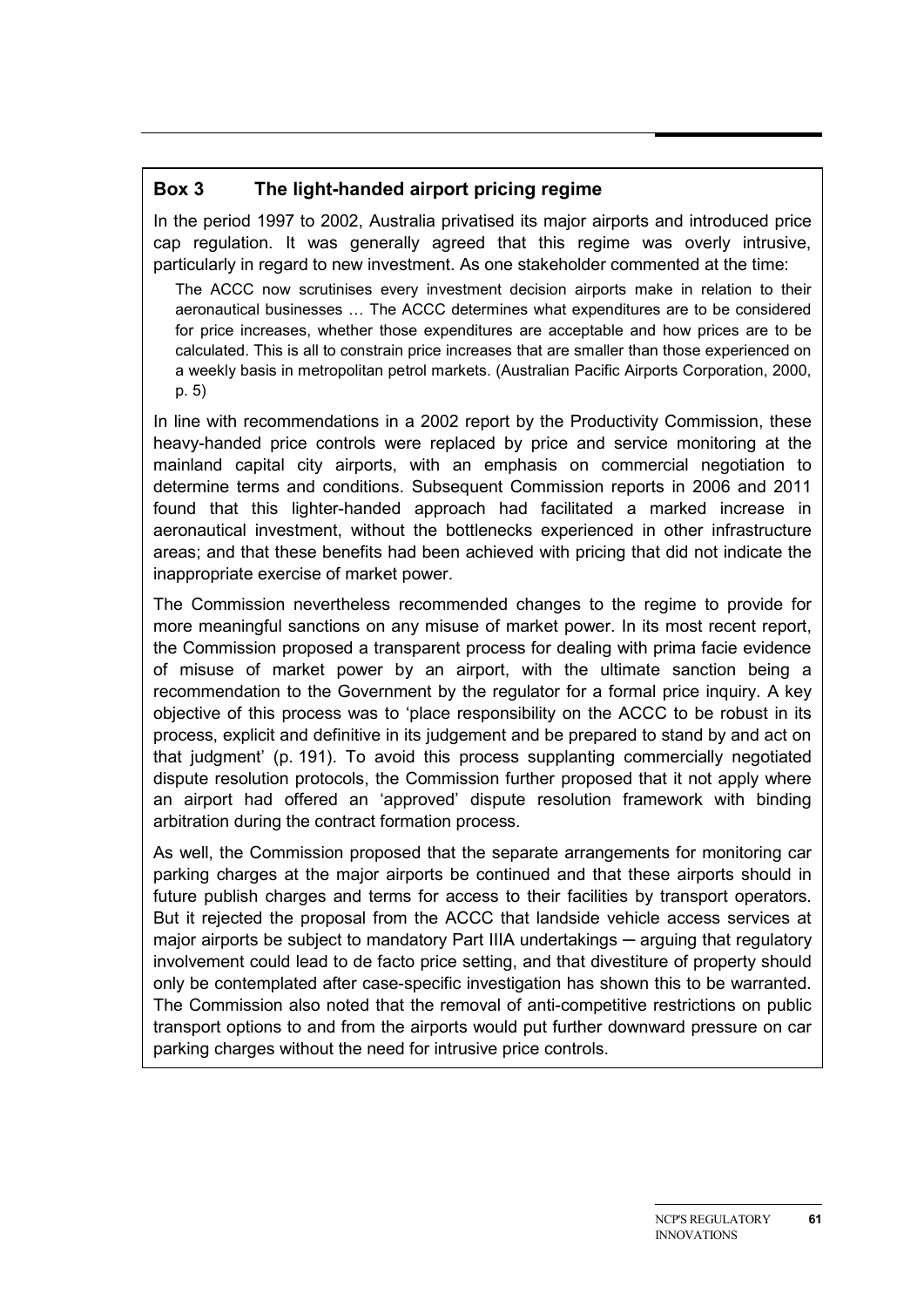The airport experience — and particularly the positive investment story — raises the question of whether a lighter regulatory touch might also be appropriate in other infrastructure areas where market power is more significant. The risks and possibly the costs of moving to less intrusive approaches could be higher. Yet so too might the benefits.

#### *Avoid going 'back to the future' on investment*

Consistent with the notion of a likely intrinsic 'suppression' bias in price regulation regimes, there have been some specific initiatives to encourage sufficient 'investment headroom' in regulated prices. For example, the price setting rules introduced for the NEM require the Australian Energy Regulator, when assessing the efficiency and prudence of investment and other spending proposals, to apply the highest cost that just meets a 'reasonableness' criterion, rather than its best cost estimate. Other more specific initiatives have included arrangements that have allowed regulated firms to keep the benefits of efficiency improvements — and thereby of cost-saving investment — for longer.

However, there is now some pressure to reverse direction. Indeed, the ACCC has recently implied that concern about investment headroom was misplaced, observing that:

For a time during the mid-2000s, there was a school of thought that considered economic regulation had the potential to delay efficient investment in bottleneck infrastructure, leading to declining productivity in the economy. (Sims 2012, p. 9)

These comments were made with the particular circumstances of electricity regulation in mind, which the Commission is examining in its current inquiry into electricity network regulation. The Issues Paper (PC 2012a) observes, though, that the impacts of these regulations on the level and nature of network investment, and thereby on consumer prices, are far from straightforward.

More generally, while it is possible that particular regulatory regimes might be generous to service providers, it seems clear that regulators should not 'go to the wire' in seeking to strip monopoly rents. There is more at stake here than the specific problem of regulatory truncation (which in fact involves inappropriate regulatory taking of a return that is not a monopoly rent). As in other markets, the prospect of earning rents is a driver of innovation in service provision and the investment to support it. The broad pricing principle now incorporated in regimes that regulated prices should be '*at least* sufficient to cover efficient long run costs, including a return commensurate with the commercial and regulatory risks' therefore remains fundamentally sound.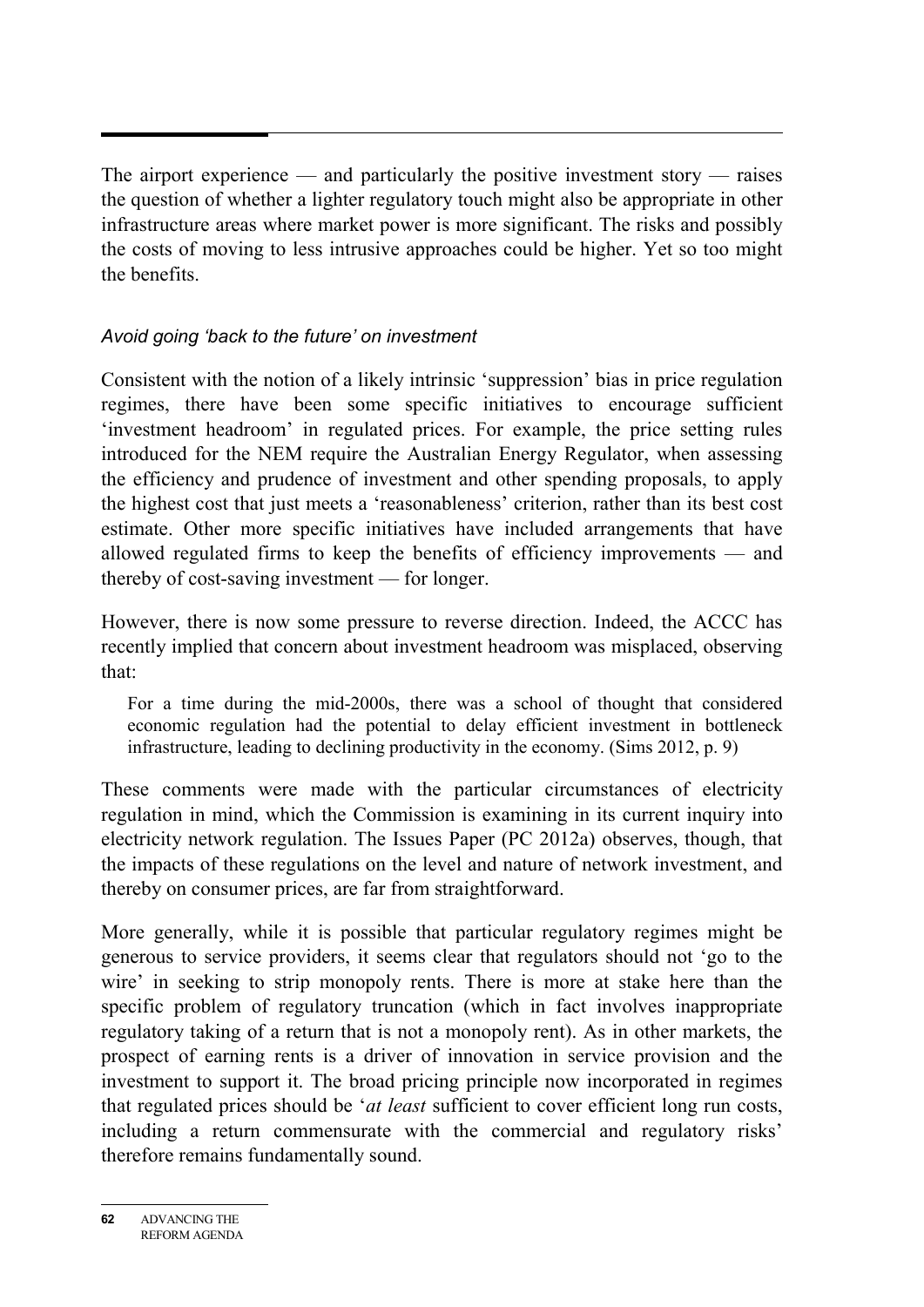#### *Do not eschew efficient price differentiation*

Price discrimination linked to elasticities of demand and multi-part pricing approaches can have significant efficiency benefits. There can also be considerable value in finer differentiation of usage charges to reflect inter-temporal variations in the cost of supply. The use of peak load pricing for electricity to modify consumption levels and patterns, and thereby to delay the need for expensive new investment in capacity, is an obvious example here. Similarly, the Commission has pointed to the efficiency benefits from greater reliance on scarcity-based pricing in the water sector.

It is therefore for sound reasons that governments have endorsed the use of multipart pricing and price discrimination that aids efficiency in various specific infrastructure contexts and within the access component of the Competition Principles Agreement.

That some regulators have been averse to soundly-based price differentiation ostensibly reflects a concern about its impacts on disadvantaged consumers. But as discussed above, such concerns lie beyond the limited set of distributional matters that might in theory be relevant for price regulation. At best, the use of price regulation, rather than instruments that directly target the consumers concerned, will increase the cost of meeting the distributional objective involved. At worst, there could be a cost without any benefit. For example, Littlechild (2012) argues that regulatory limits on differences in tariffs that UK energy suppliers can charge their in and out-of-area customers, have reduced the benefits to 'active' customers from shopping around, without providing any offsetting price benefits for the remainder of the customer base.

It might be argued that regulators' aversion to some forms of price differentiation has more to do with the costs and difficulties of establishing that efficiency would indeed be enhanced. However, precluding it on this basis would be a case of the regulatory tail wagging the dog.

#### *Transitional regulation should be just that*

The potential for temporary price regulation to facilitate the development of competition in infrastructure and related markets is not in dispute. But as the experience with some transitional regimes indicates, there is an ever-present risk that they will morph into something more permanent.

'Transitional' price caps in the telecommunications and electricity sectors have proven to be particularly resilient. In the latter case, for example, a process for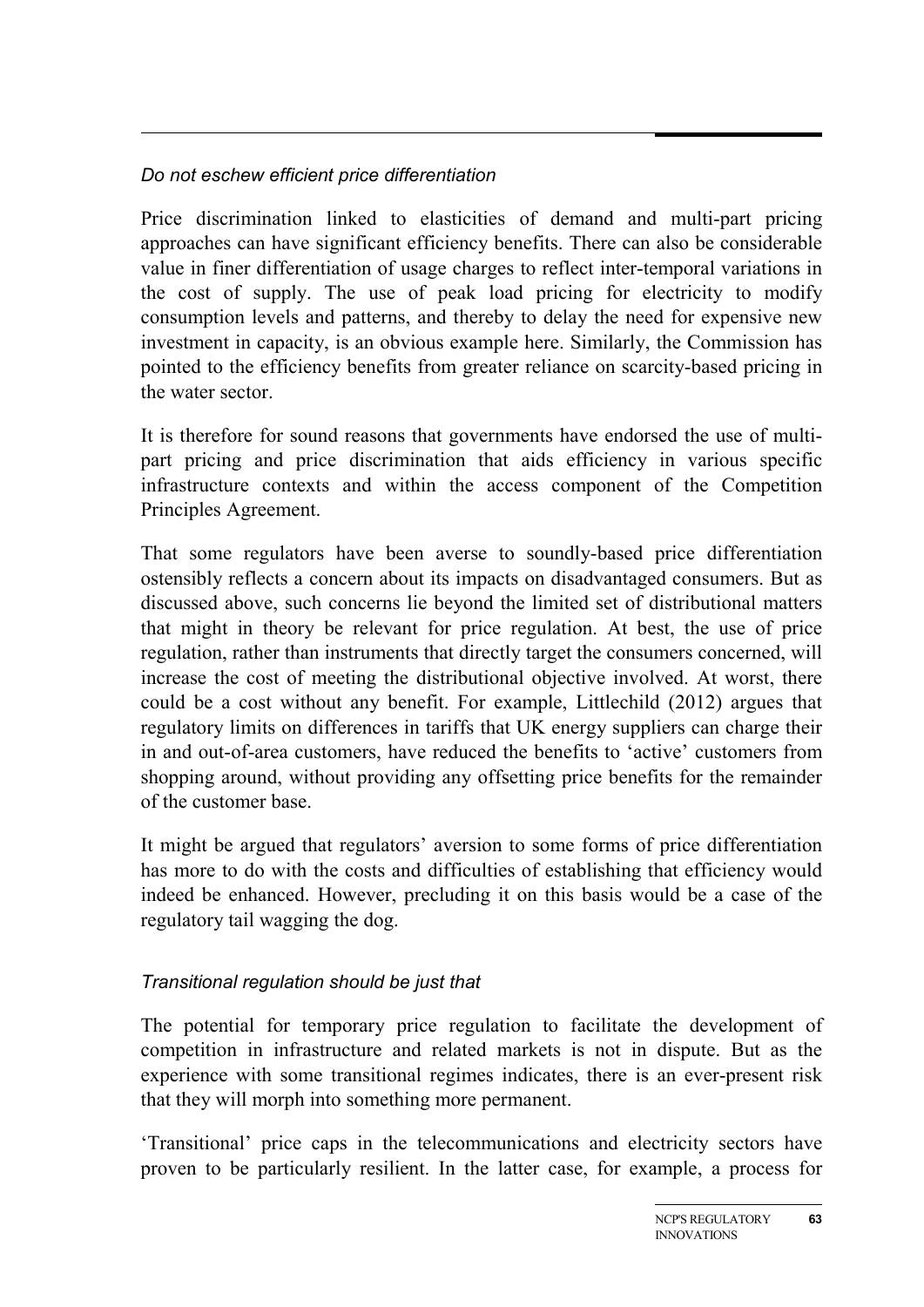phasing out caps where retail electricity markets are assessed as being contestable has been in place for several years. Yet the end point of this process still seems a long way off, with caps still in place in all jurisdictions except Victoria.

Grain handling provides another example, with the scheduled phase-out in 2014 of the compulsory undertaking mechanism for port terminals having been called into question by the ACCC (Sims 2011). These access arrangements were put in place in 2008 as part of the deregulation of export wheat marketing. In its 2010 review of the new regime, the Productivity Commission found that, as a transitional mechanism, compulsory undertakings had facilitated the rapid entry of entities able to trade wheat. But it also argued that these benefits were diminishing over time as competition became institutionalised in a market that was formerly the preserve of the Australian Wheat Board.

Realistically, it is hard to see why the package of measures the Commission proposed (box 4) would not be sufficient to deal with what may not be a particularly significant longer term competition issue. As the Commission's report points out, a range of factors will tend to constrain the market power enjoyed by a port terminal operator, including the fact that the export wheat market is a competitive one.

Another illustration of the problems that arise when transitional issues and the core rationales for price regulation collide is provided by recent debate on the future of price setting in the urban water sector. The Commission has recently proposed a major strengthening of the governance regime for water utilities and, once this is in place, price monitoring rather than independent regulatory price setting (box 4). Some regulators have strongly criticised this approach, with one characterising it as a return to the pre-Hilmer days where Ministers and government departments were effectively price regulators (Sims 2012, Ben-David 2011).

However, to juxtapose the Commission's proposals with the arrangements that prevailed pre-Hilmer is to misconstrue them. The proposed regime involves a set of checks and balances to support a service charter between governments and their utilities. This charter would focus on delivering water and sewerage services in an economically efficient manner; and promoting competition and contestability in the procurement of water supply.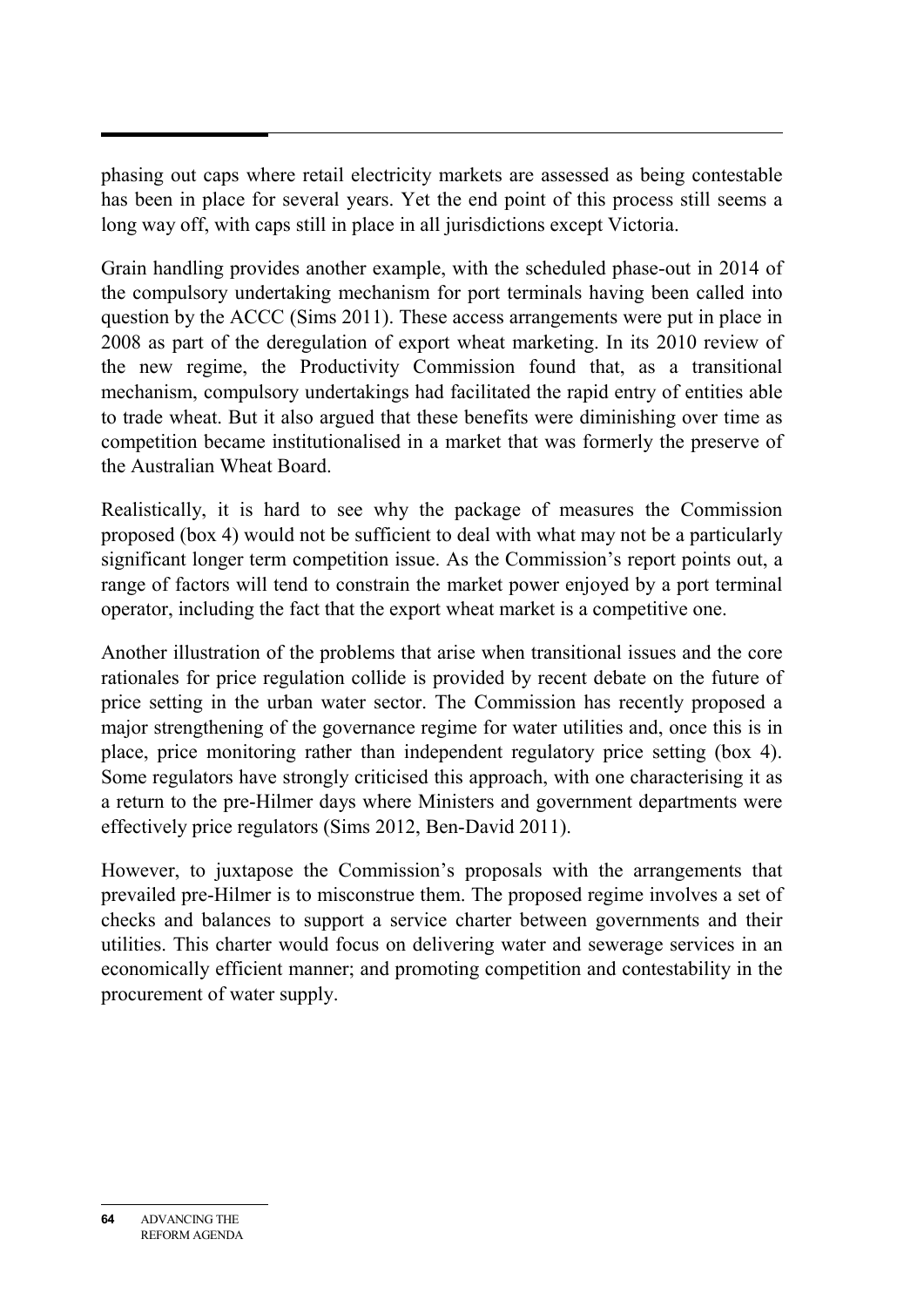#### **Box 4 Wheat and water: what did the Commission propose?**

#### **Wheat export facilities**

In its 2010 report, the Commission found that the transition to competition in exporting bulk wheat had progressed relatively smoothly, aided by the accreditation arrangements for bulk exporters and the sector-specific access regime for port terminal services.

However, it also concluded that the benefits of these regulatory instruments would diminish over time. For example, it expressed concern that the access regime would provide incentives for wasteful strategic behaviour by both port terminal operators and traders, constrain the efficient delivery and pricing of port services, and reduce the incentives for investment in terminal facilities and dependent supply chains. Accordingly, it recommended that the accreditation scheme be abolished in September 2011 and the access regime in September 2014.

That said, in the case of access to port facilities the Commission noted that the Part IIIA regime would still be available to deal with disputes. And to further facilitate efficient commercial negotiation of access, it:

- advocated the development of a voluntary access code to supplement the Part IIIA backstop
- recommended continuation of the requirement for terminal operators to disclose on their websites specified information relevant to potential port users.

#### **Urban water**

The Commission's 2011 report found that poor institutional and governance regimes had impaired the urban water sector's ability to respond efficiently to drought, growing demand and ageing assets. It had led to inefficient allocation of water, misdirected investment, undue reliance on water restrictions and costly conservation programs. The Commission concluded that the early policy priority should therefore be on establishing clear roles and objectives, improving institutional performance and governance, competitive procurement of supply and pricing reform, rather than trying to create a competitive market as in the electricity sector.

To this end, 'generally applicable' reforms proposed by the Commission included:

- articulation by governments of a common overarching objective focused on delivering services in an economically efficient manner
- alignment with that objective of procurement, pricing and regulatory frameworks
- implementation of best practice arrangements for policy making, regulator and utility practice and the introduction of robust performance and reform monitoring
- replacement of regulatory price setting with price monitoring.

Central to these proposed reforms was a major strengthening of governance requirements, including through incorporating utilities under the Corporations Act, and instituting charters between major utilities and owner governments — with independent reporting of performance and sanctions for underperformance.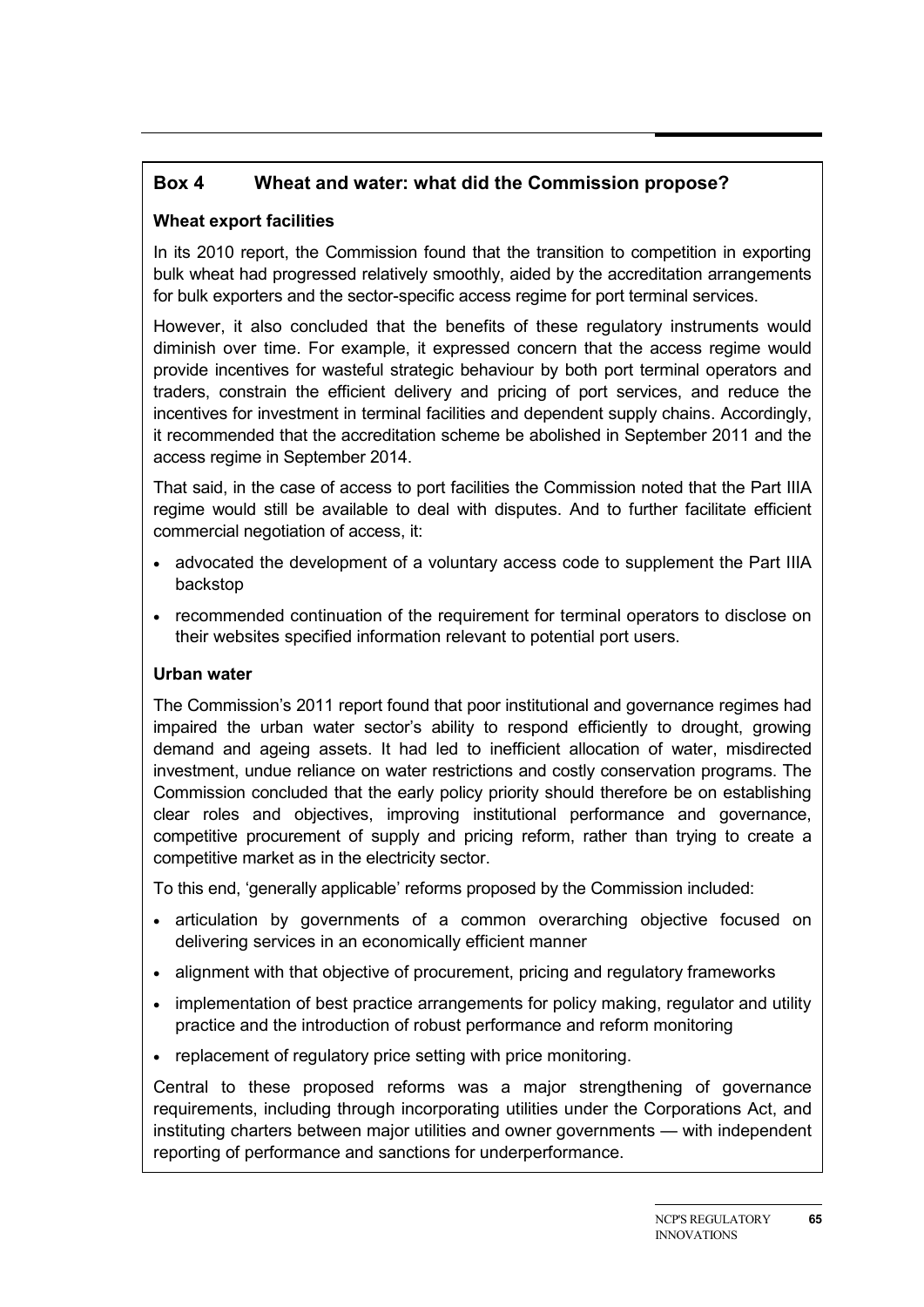Moreover, the move to independent price regulation under NCP was not intended to be an enduring policy goal in its own right. Rather, depoliticisation of decision making was one component of the transition away from an inefficient model of public monopoly provision to a market environment where the need for explicit price regulation would be greatly reduced. Given that prescriptive independent price regulation has to date proven singularly unsuccessful in promoting efficient water procurement and service delivery, there is a strong case for trying the alternative.

# **Implications for future institutional arrangements?**

It follows that while the reasons for contemplating price regulation of monopoly infrastructure providers remain broadly unchanged, there is more thinking to be done on when, in practice, to regulate and how best to do so. A key message is that in considering the 'how best to' issue, policy makers should look seriously at means to lighten the regulatory burden, rather than simply trying to make inherently intrusive regulatory approaches work better. By the same token, given the significant discretion as well as expertise that is needed to regulate well, institutional arrangements matter too.

# *A bigger role for consumers?*

One issue is the benefits that could ensue from greater customer involvement in the regulatory process. This has been advocated by some regulators, including the ACCC, and is also the subject of a current review by IPART. The Productivity Commission too has made specific proposals to support such involvement (PC 2008a, 2011a).

It is possible that greater customer involvement could facilitate a move towards more light-handed regulatory approaches in some areas. Some regulators have approached it from the other direction — namely, that better engagement by service providers with their customers would be a means to forestall more heavy-handed and prescriptive price setting (Ben-David 2012).

# *Better coordination across relevant policies*

In some infrastructure sectors, there is an urgent need for better coordination between pricing regimes and other policies affecting demand and supply. In the urban water sector, for example, demand management by non-price measures, water conservation policies and security driven decision-making, have largely supplanted the role of prices in allocating water and promoting efficient supply augmentation.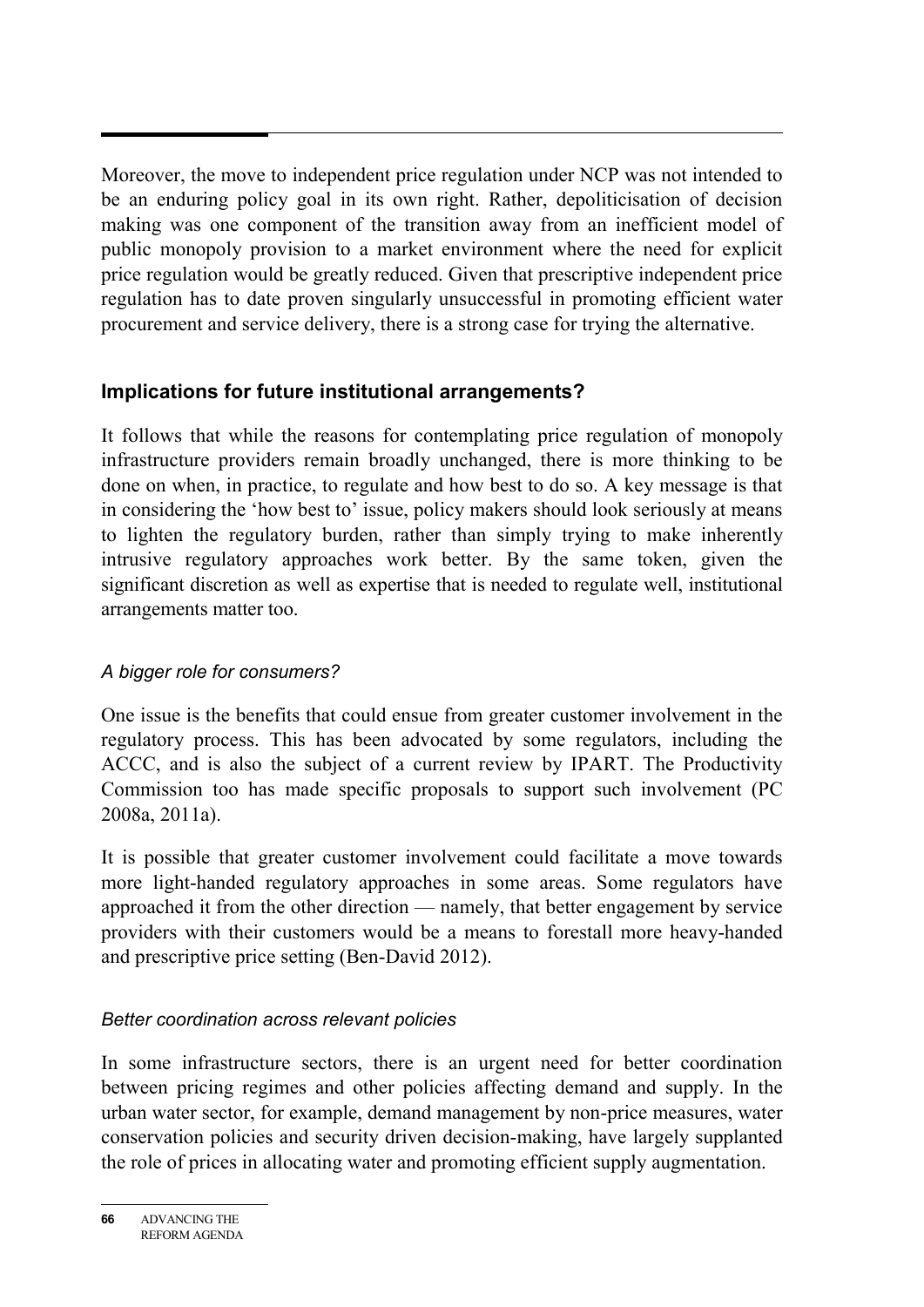The message here is that, with the best will in the world, price regulators will generally not be able to correct for problematic policies implemented elsewhere, which need to be tackled directly. As a result, some of the gains anticipated from past infrastructure reforms have not materialised.

#### *Reassign responsibilities?*

Another important question is whether the current assignment of regulatory responsibilities in relation to infrastructure is conducive to getting the best outcomes for the community, with various proposals for institutional 'improvement' in the public domain.

For example, the NCC has questioned the value added by the Australian Competition Tribunal in hearing appeals against declaration decisions under the Part IIIA national access regime. And some of the functions of the NCC could in turn be affected were greater use to be made of 'deemed' declarations. Other proposals doing the rounds include wider application of the 'rule-maker, regulator, reviewer' institutional structure that applies for electricity; and the transfer of the ACCC's regulatory roles in the infrastructure area to other entities.

Such suggestions — particularly those that would reassign regulatory responsibilities — would need careful assessment. The entities responsible for regulating monopoly infrastructure have built up expertise over the past 20 years, and developing it afresh in new bodies could take some time. That said, institutional arrangements should not be set in stone. In an environment where infrastructure needs, markets and the regulatory dynamic have been changing, arrangements that might have served well in the past may not do so in the future and it is appropriate that they be periodically revisited.

The further issue of how much legislative guidance should be provided to price regulators raises some conundrums. Without regulators having discretion, regulatory regimes would become intolerably prescriptive and inflexible. But the existence of discretion means that regulatory proclivities and incentive structures matter for outcomes. It also means that for regulatory regimes to operate effectively, stakeholders must have confidence in the regulator. Perceptions in this respect do not just depend on the specific decisions that regulators make. They will also be conditioned by the tenor of their contribution to debates on regulatory policy itself.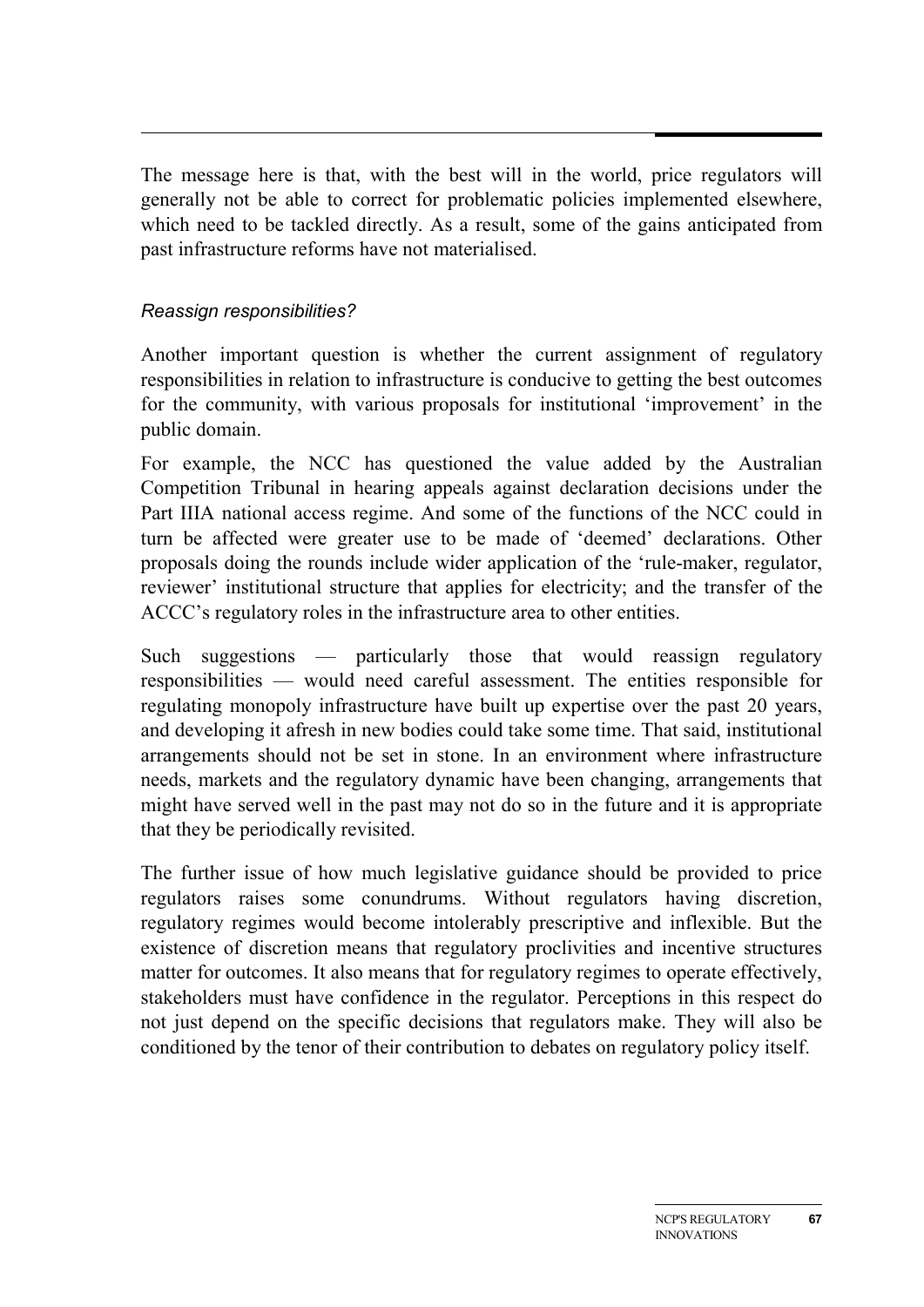# **In sum**

NCP's regulatory innovations have been transformative in many respects and have yielded considerable gains for the community. Twenty years on, however, it seems clear that the aspirations of the Hilmer Committee remain to be fully realised. In relation to the quest to eradicate anti-competitive regulation that cannot be justified on public interest or cost-benefit grounds, there is much unfinished business and some additional areas demanding attention. In relation to the price regulation of monopoly infrastructure, we are still grappling with the fundamental trade-offs between imperfect markets and imperfect regulation. However it seems clear that the way forward needs to account for the specific circumstances of different infrastructure markets, that these will change over time and that the scope for a lighter regulatory touch needs to be kept in view.

#### **References**

- ACCC (Australian Competition and Consumer Commission) 2012a, *Assessment of Telstra's Structural Separation Undertaking and Draft Migration Plan — Final Decision*, Public Version, February.
- —— 2012b, *Applications for Authorisations Lodged by NBN Co Limited in Respect of Provisions of the HFC Subscriber Agreement Entered Into With SingTel Optus Pty Ltd and Other Optus Entities,* Determination, July.
- Australian Customs and Border Protection Services 2011, *Streamlining Australia's Anti-dumping System: An Effective Anti-dumping and Countervailing System for Australia*, Canberra, June.
- AGCNCO (Australian Government Competitive Neutrality Complaints Office) 2011, *NBN Co*, Investigation no. 14, Canberra, November.
- Australian Pacific Airports Corporation 2000, *Economic Regulation of Australian Airports: Submission to the Productivity Commission Review of the* Prices Surveillance Act 1983, April.
- Banks, G. 2010, *An Economy-wide View: Speeches on Structural Reform*, Productivity Commission, March.
- Ben-David, R. 2011, *Submission to the Productivity Commission's Inquiry Into Australia's Urban Water Sector*, June.

—— 2012, *Economic Regulation and the Water Industry: Between a Rock, a Hard Place and a Precipice*, Presentation to the Water Services Association of Australia, 13 February.

**<sup>68</sup>** ADVANCING THE REFORM AGENDA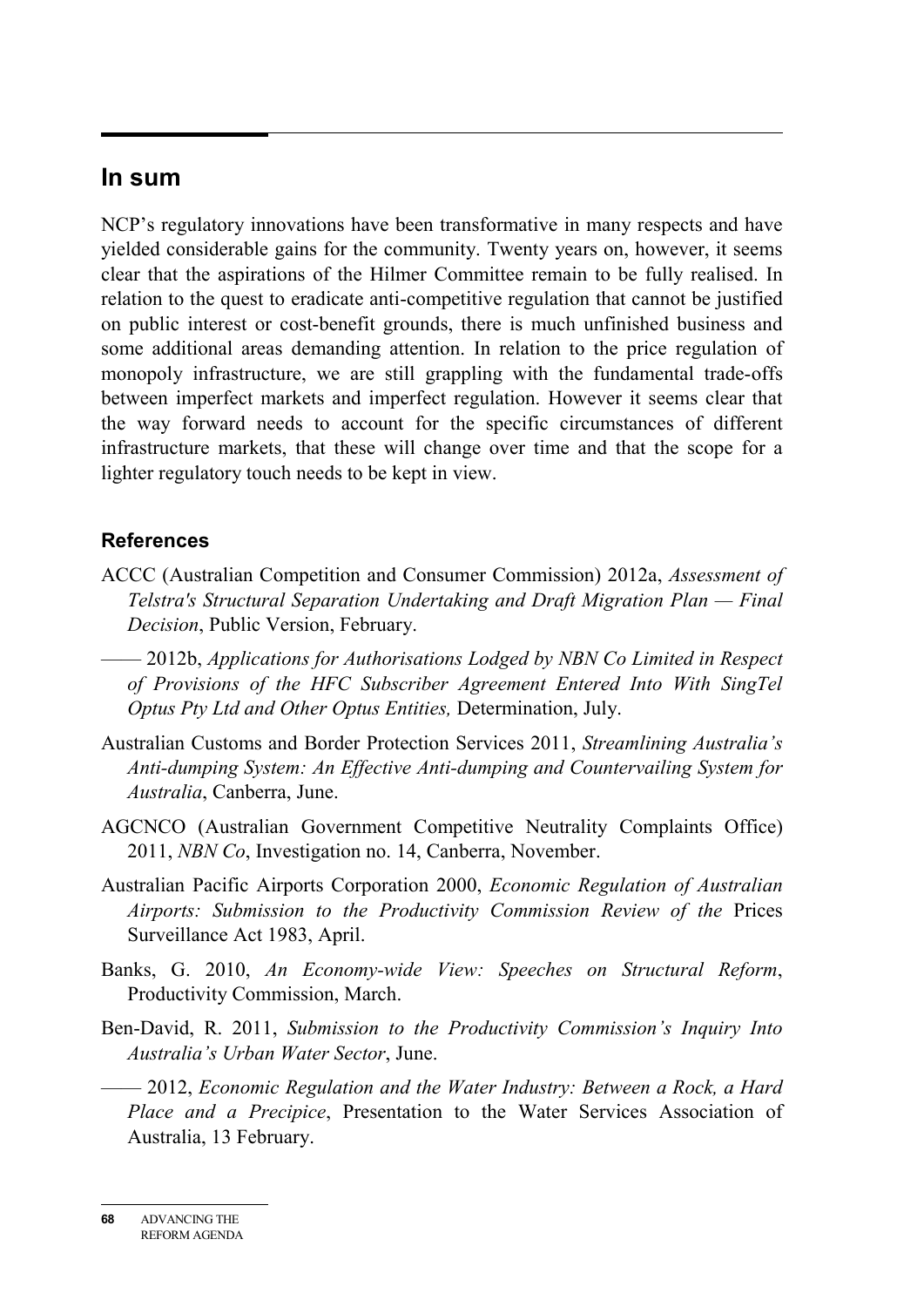- Biggar, D. 2011, *Public Utility Regulation in Australia: Where Have we got to? Where Should we be Going?*, ACCC/AER Working Paper no. 4, July.
- Bureau of Resources and Energy Economics 2012, *Australian Bulk Commodity Exports and Infrastructure — Outlook to 2025*, Canberra, July.
- Cox, J. 2011, *Conference on Regulatory Reform*, IPART, Sydney, 12 April.
- DIT (Department of Infrastructure and Trade) 2011, *Reforming Australia's Shipping: A framework to Revitalise the Australian Shipping Industry*, Regulation Impact Statement, Canberra, August.
- Fels, A. 2012*, The Merits Review Provisions in the Australian Energy Laws,*  Submission to the Review of the Limited Merits Review Regime, March.
- House of Representatives Standing Committee for Infrastructure, Transport, Regional Development and Local Government 2008, *Rebuilding Australia's Coastal Shipping Industry*, 2008, October.
- ICICPA (Independent Committee of Inquiry into Competition Policy in Australia) 1993, *National Competition Policy: Report by the Independent Committee of Inquiry into Competition Policy in Australia*, Canberra.
- Industry Commission 1995, *The growth and revenue implications of Hilmer and related reforms: a report by the Industry Commission to the Council of Australian Governments*, Canberra.
- Littlechild, S. 2012, *Ofgem's Anti-competitive Practice*, Oxera Agenda, May.
- NCC (National Competition Council) 2005, *Assessment of Governments' Progress in Implementing the National Competition Policy and Related Reforms*, 2005, Melbourne.
- —— 2011, *Annual Report* 2010-11, Melbourne.
- PC (Productivity Commission) 2001, *Review of the National Access Regime*, Inquiry Report no. 17, Canberra.
- —— 2002, *Price Regulation of Airport Services*, Inquiry Report no. 19, Canberra.
- —— 2004, *Review of the Gas Access Regime*, Inquiry Report no. 31, Canberra.
- —— 2005, *Review of National Competition Policy Reforms*, Inquiry Report no. 33, Canberra.
- —— 2006, *Review of Price Regulation of Airport Services*, Inquiry Report no. 40, Canberra.
- —— 2008a, *Review of Australia's Consumer Policy Framework*, Inquiry Report no. 45, Canberra.